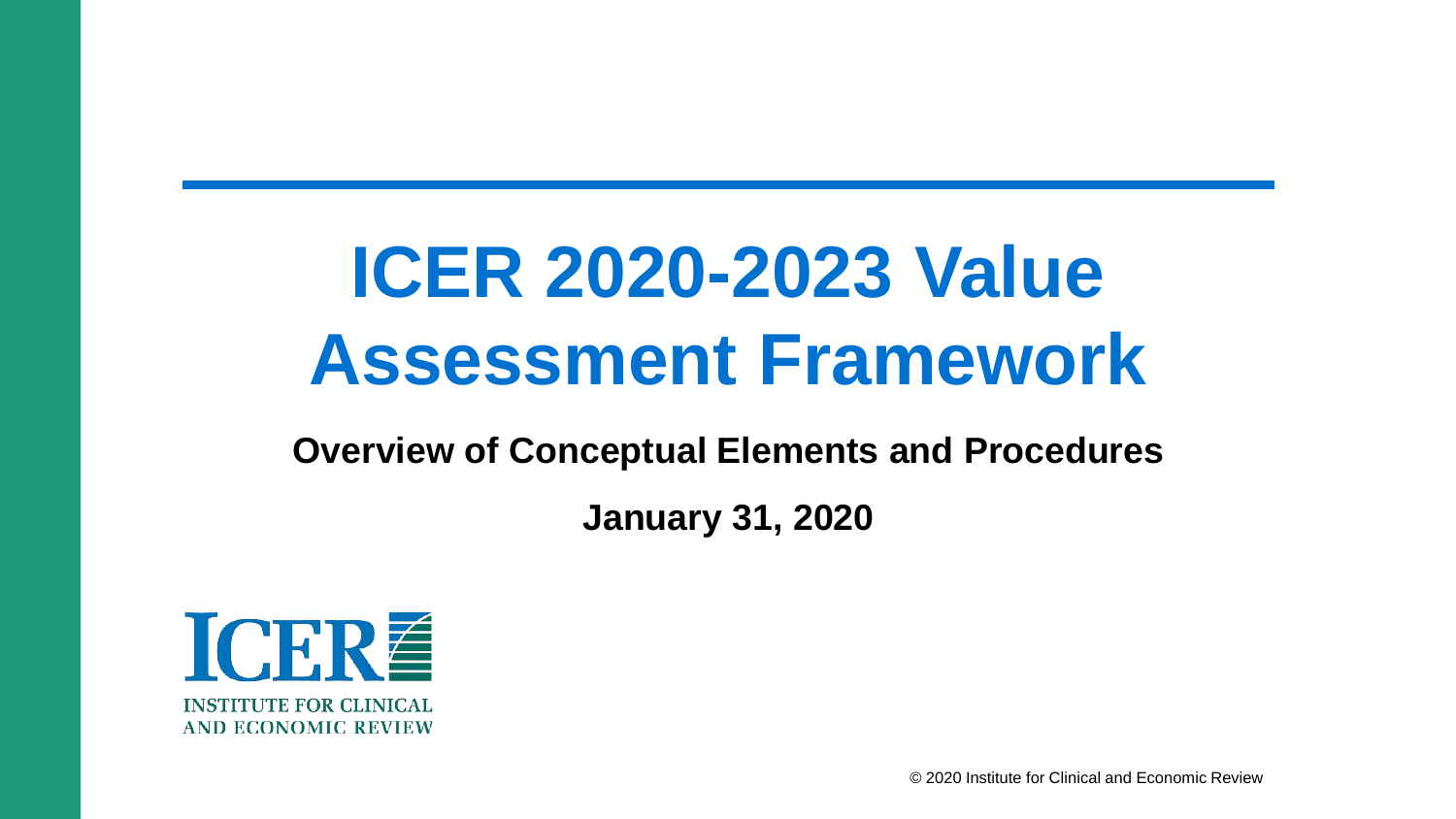#### **Steven D. Pearson MD, MSC**

President



© 2020 Institute for Clinical and Economic Review

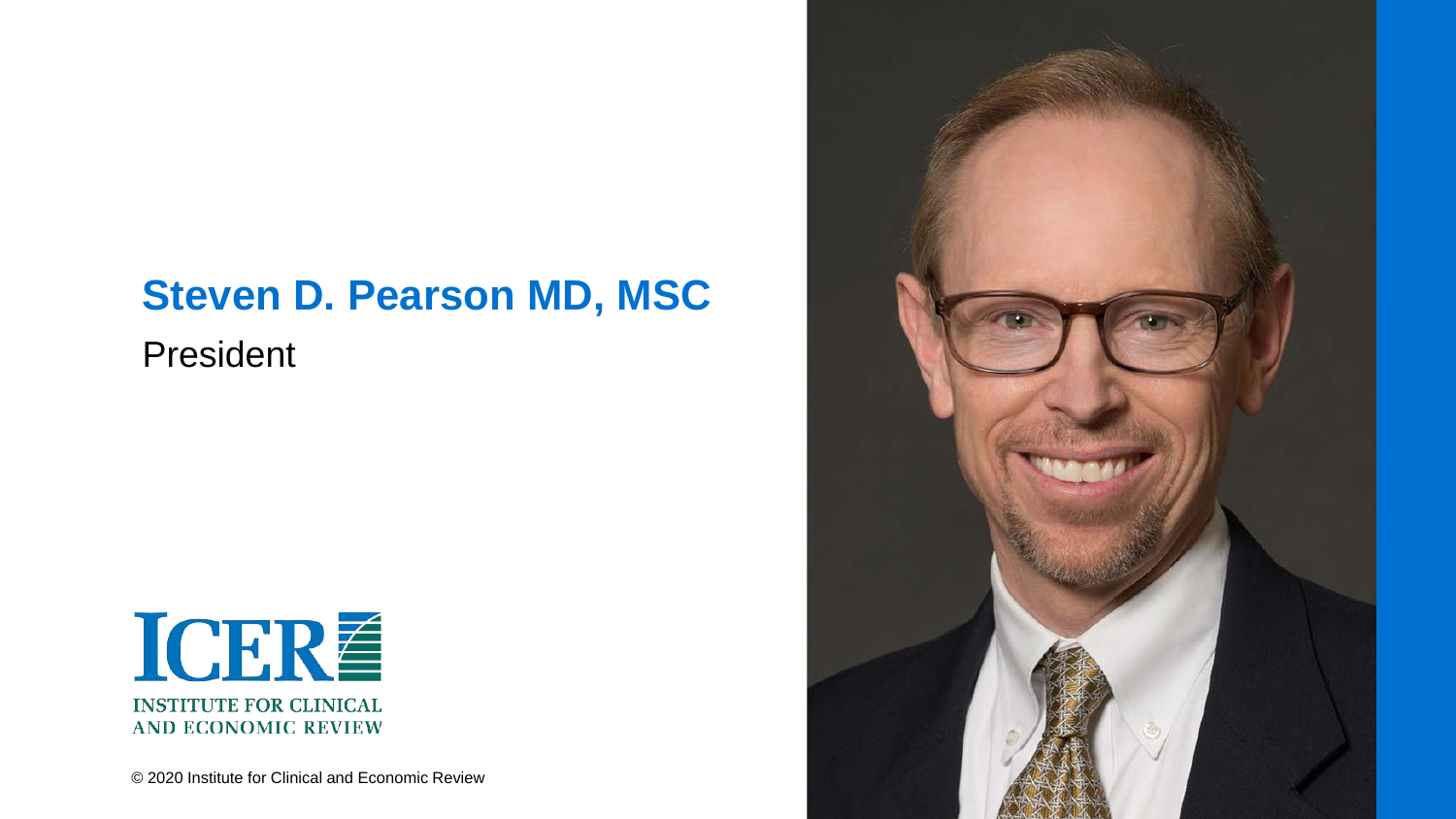### **Webinar Goals**

- ICER's guiding principles for HTA
- Conceptual elements of ICER Value Assessment Framework
- Procedures for Report Generation, Stakeholder Engagement, and Public Meetings
- [More detailed descriptions can be found in the ICER Value](https://icer-review.org/methodology/icers-methods/icer-value-assessment-framework-2/) Assessment Framework and other [methods documents](https://icer-review.org/methodology/icers-methods/icer-value-assessment-framework-2/) and [engagement guides](https://icer-review.org/methodology/stakeholder-engagement/)

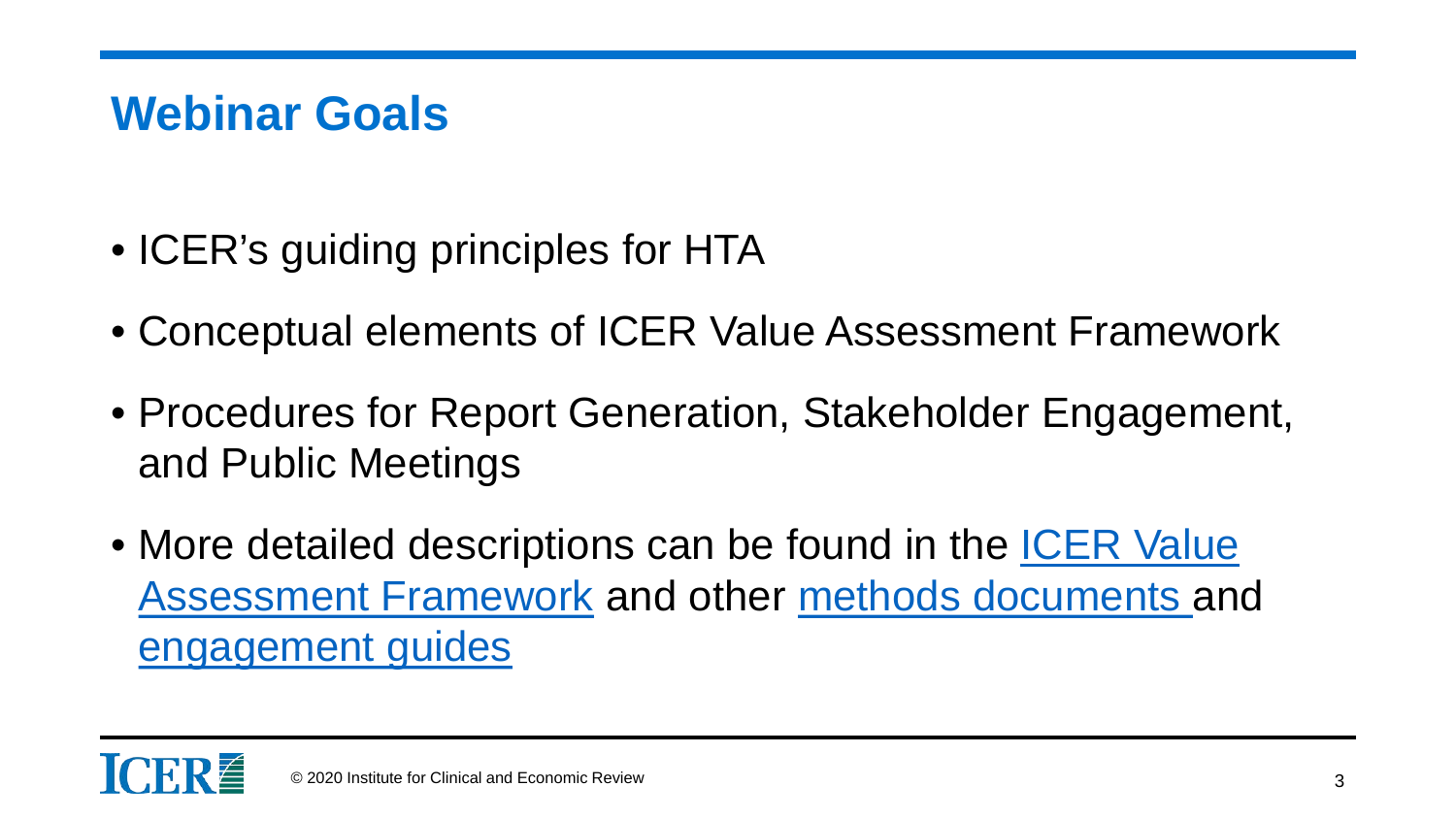# **About ICER**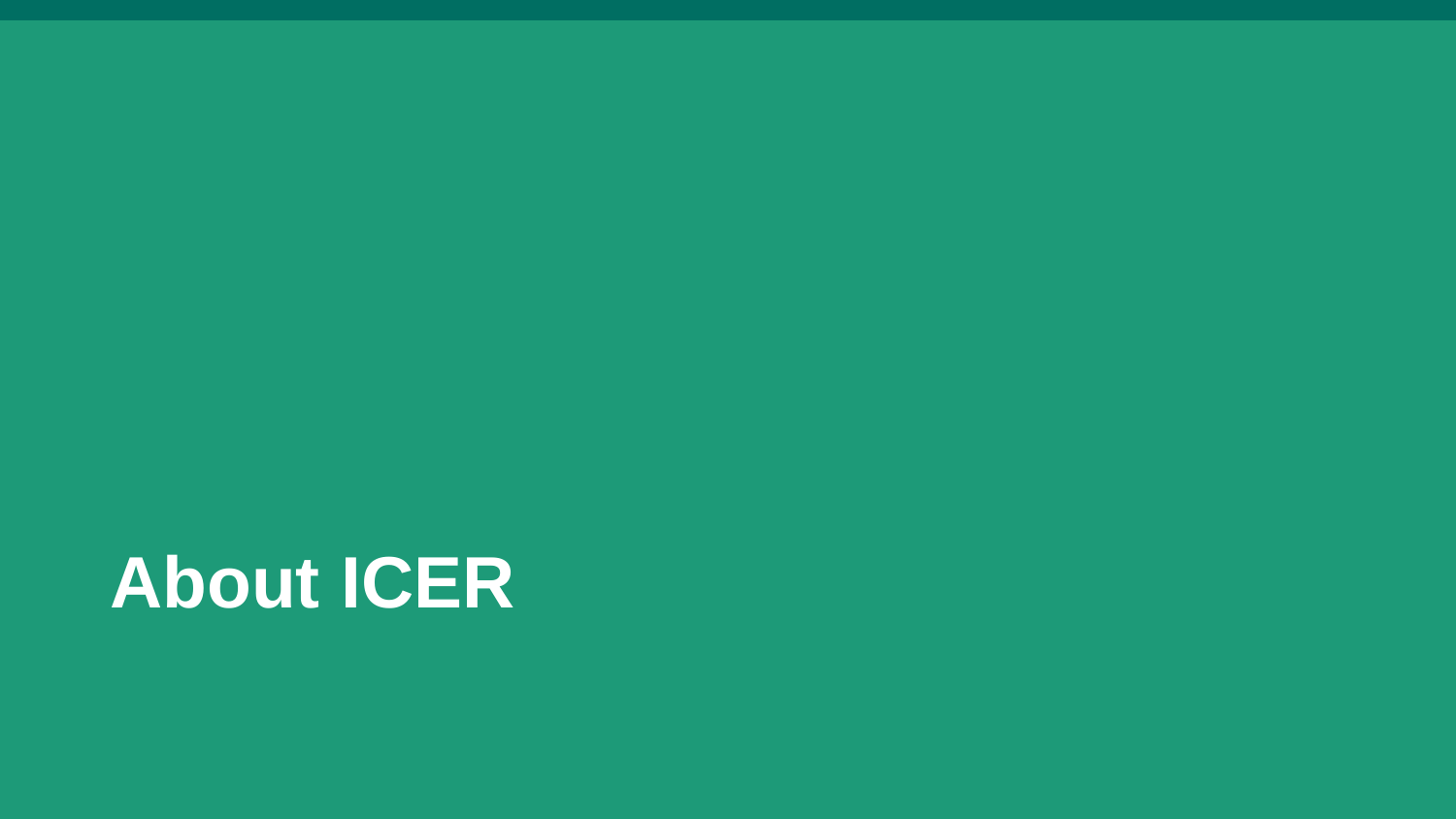# **Institute for Clinical and Economic Review (ICER)**

- **Independent** health technology assessment group
- Develop **publicly available value assessment** reports on medical tests, treatments, and delivery system innovations
- Convene regional **independent appraisal committees** for public hearings on each report

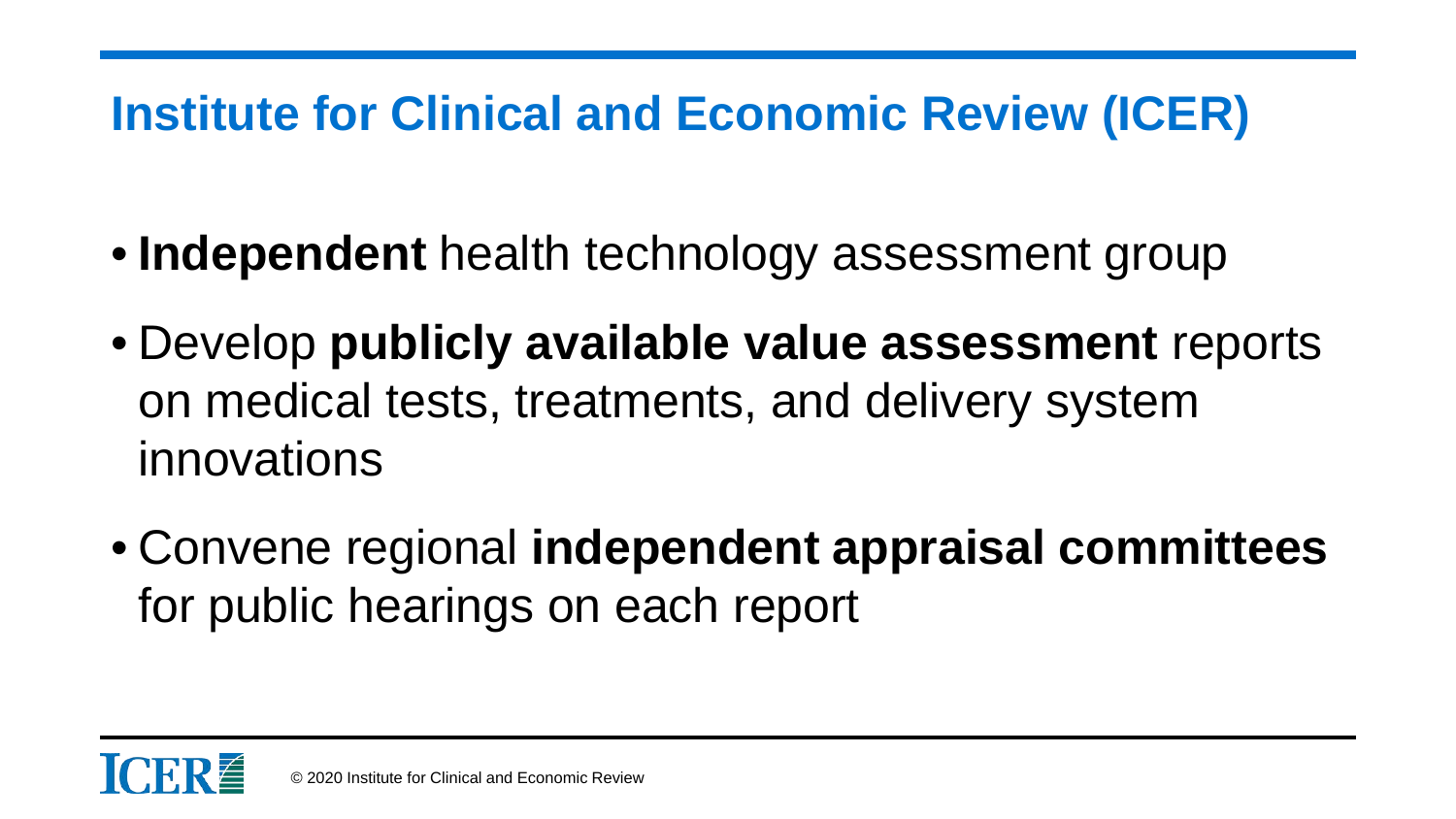# **2019 Funding Sources**



**ICER Policy Summit and Non-Report activities only** 

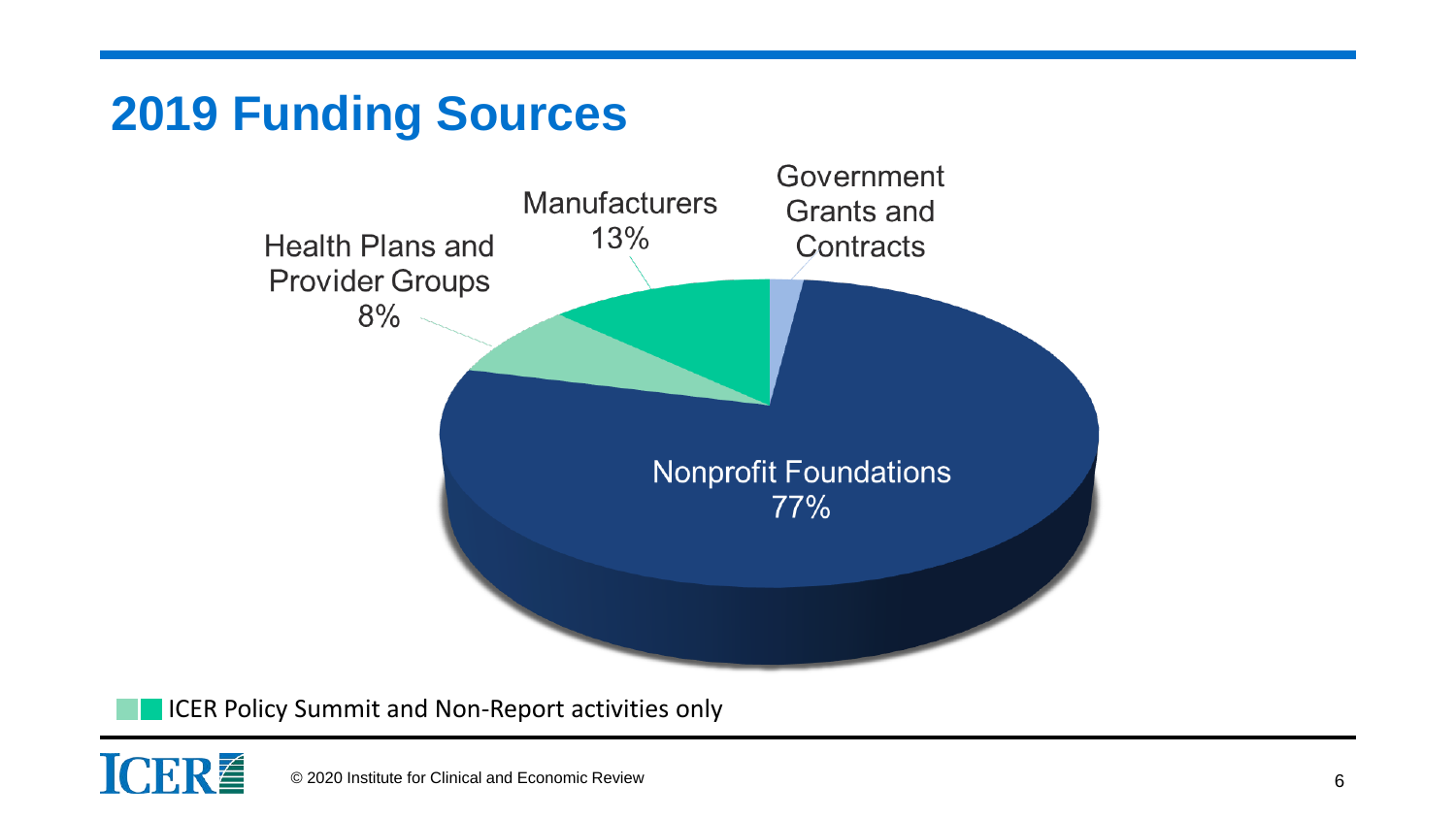# **Guiding Goals and Principles:**

# **Fair Prices, Fair Access, Future Innovation, Fair Deliberation**

- Fair Price
	- Aligning price with added benefit for patients is the best way to assure health care resources achieve the maximum health without doing more harm than good
- Fair Access
	- Applying evidence and considerations of value to coverage should not be done primarily to shift costs onto patients or to use burdens of coverage authorization to limit appropriate access
- Future Innovation
	- Both patients and the public want a thriving ecosystem for innovation that brings demonstrable benefits to patients – at prices that patients and the system can afford
- Fair Deliberation
	- Respect for all
	- Clear and Inclusive Procedures
	- Transparent Decisions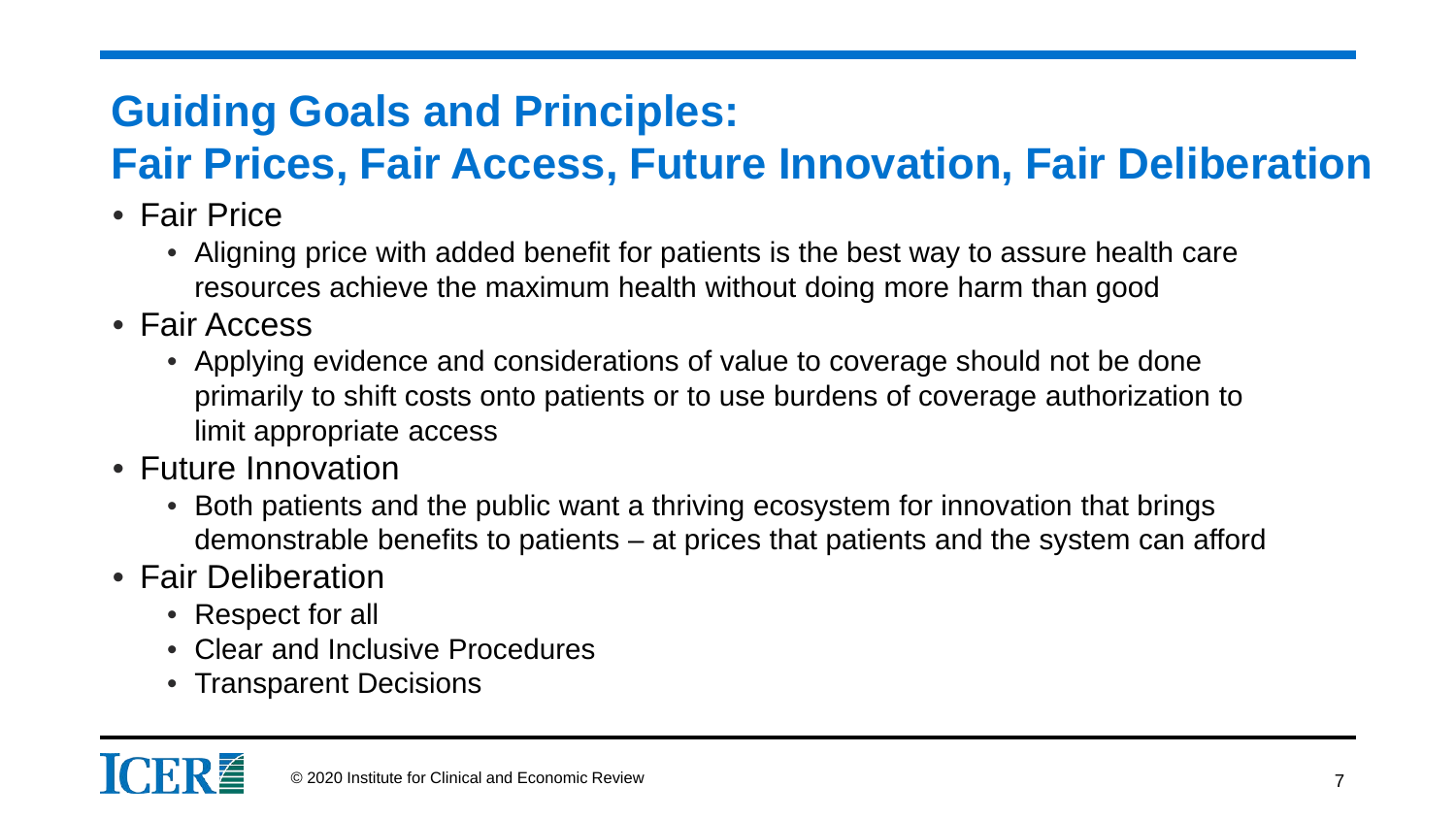**Conceptual Elements of Value Assessment Framework**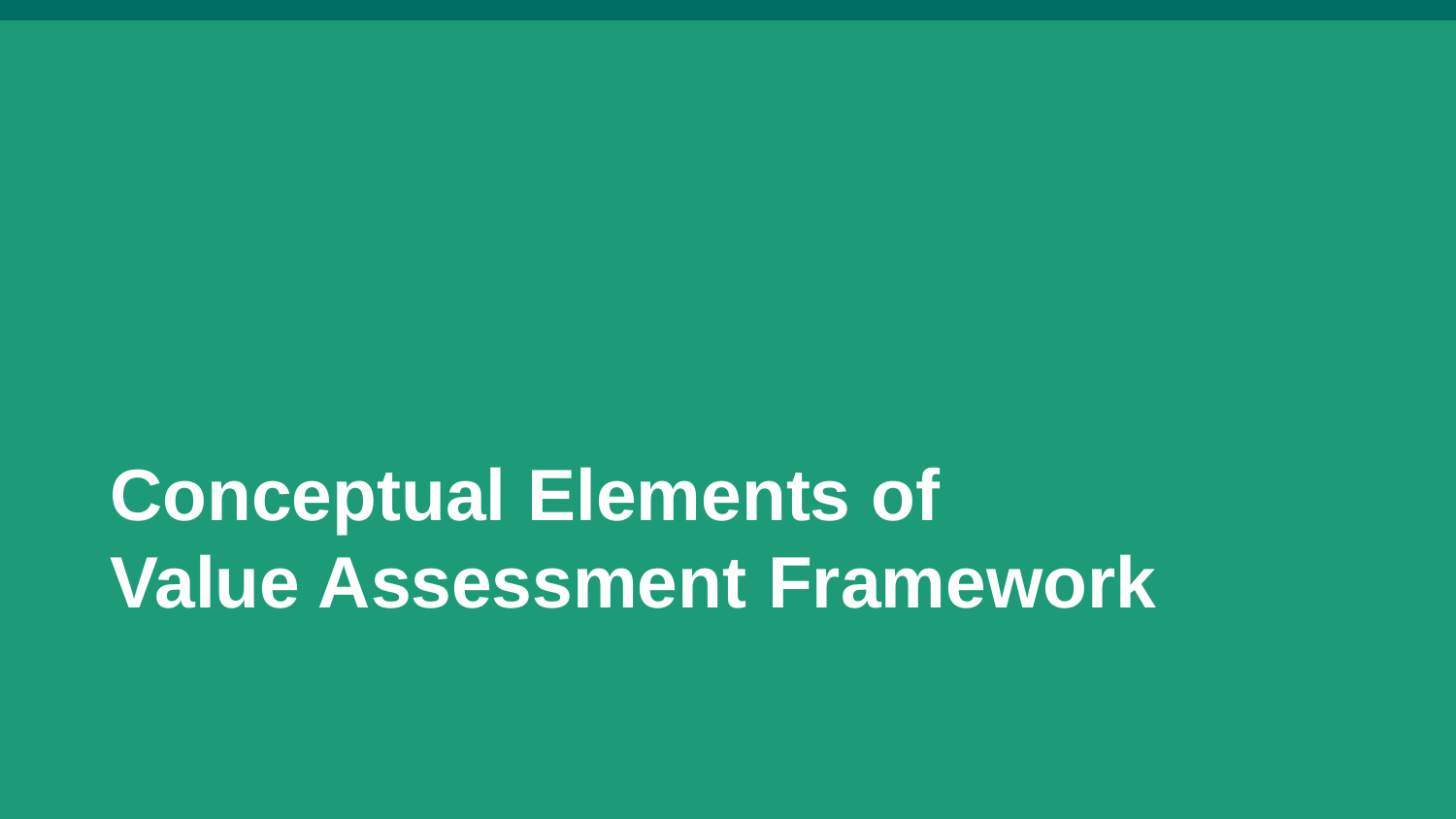# **The ICER Value Framework: Purpose**

- Intended to make transparent how "value" is conceived of and evaluated in ICER reports
- Takes a "population" level perspective as opposed to trying to serve as a shared decision-making tool to be used by individual patients and their clinicians
- Even with its population-level focus, the ICER value framework seeks to encompass and reflect the experiences and values of patients

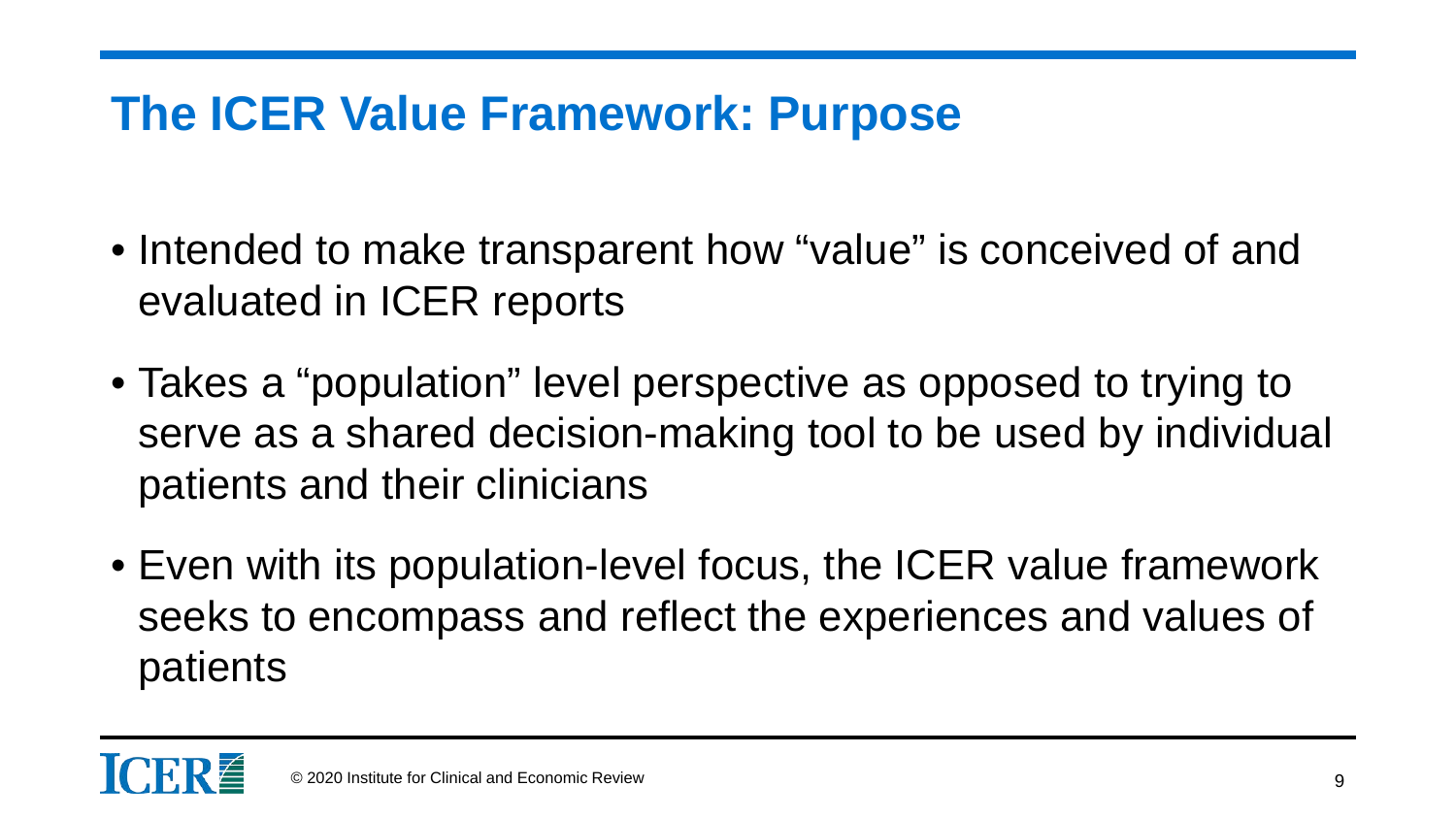

## **ICER**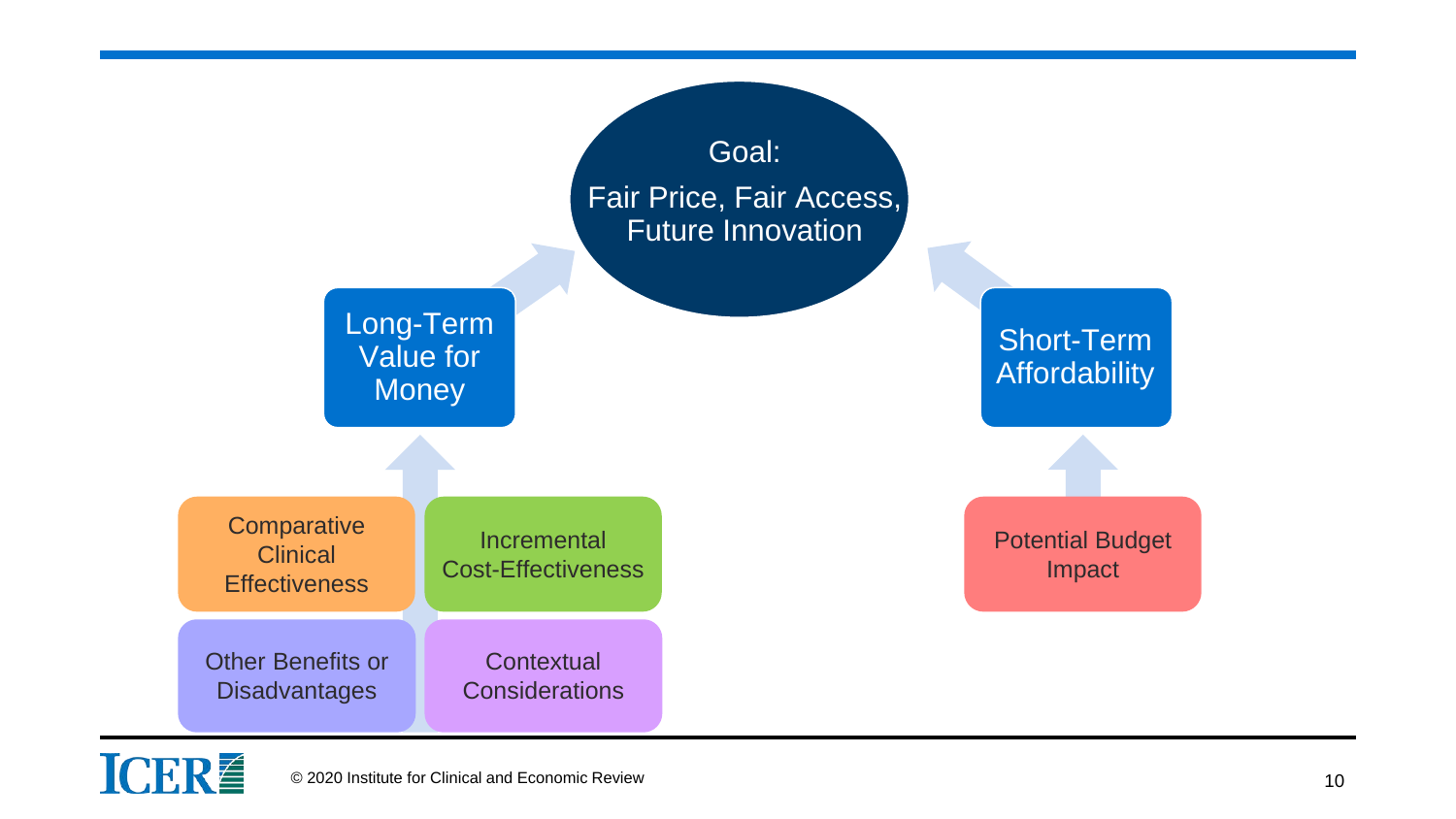# **Key Features of ICER Value Assessment Framework**

- Anchoring in long-term perspective on value
- Foundation in evidence on comparative clinical effectiveness
- Acceptance of multiple forms of evidence
- Recognition that what matters to patients is not limited to measured "clinical" outcomes
- Acknowledgment of the role of contextual considerations in value judgments
- Inclusion of information on potential budget impact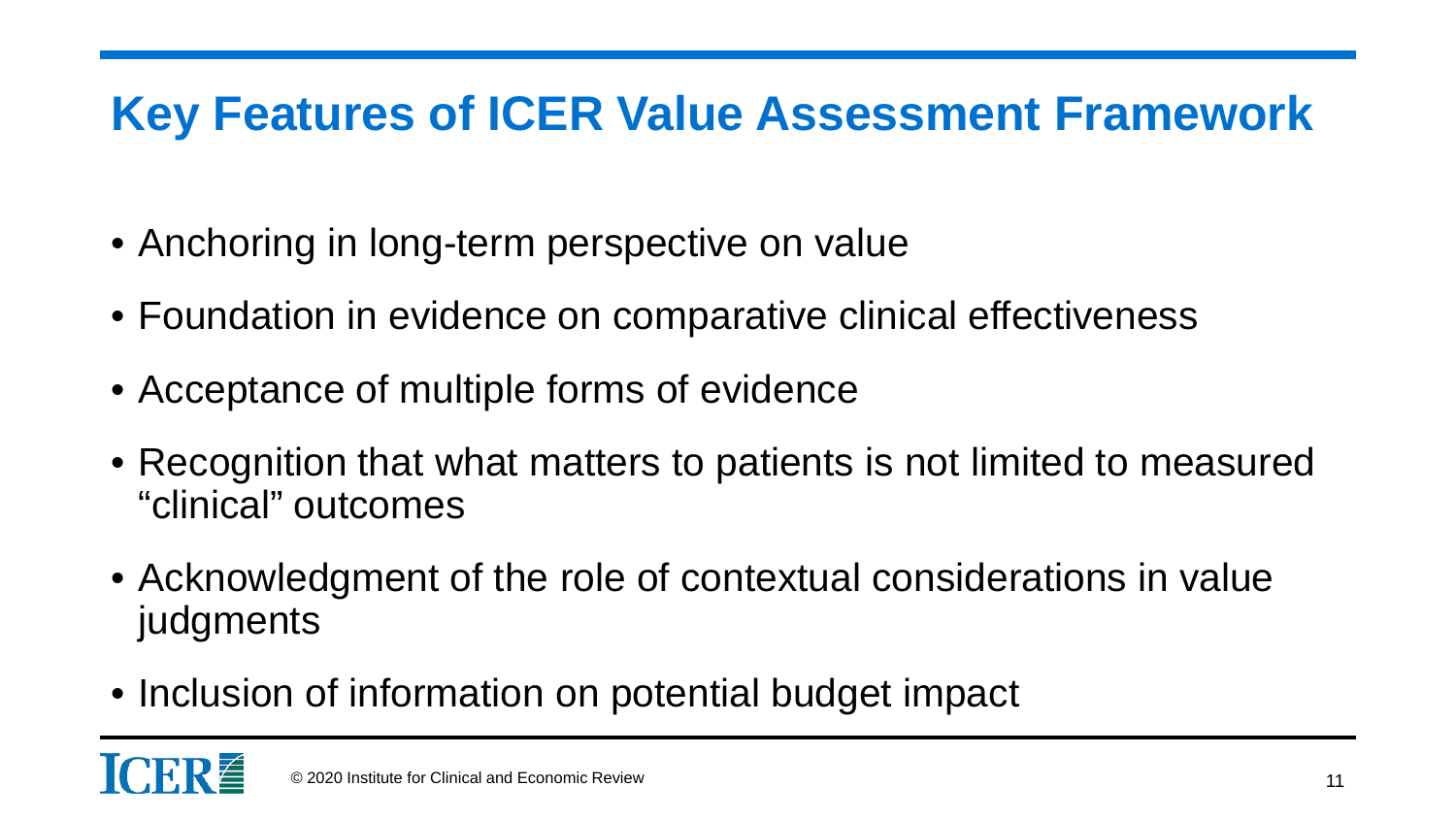# **Comparative Clinical Effectiveness**

- Systematic review of evidence
	- Patient groups inform what outcomes are important to them; differences across severity, time in disease course, etc.
	- Publicly-available material, possible generation of new data from patients and caregivers, and option for in-confidence material from manufacturers
	- Evidence sought from multiple sources, not just randomized controlled trials (RCTs)
	- Direct comparisons or indirect comparisons through network meta-analysis
	- Examination of subgroups and heterogeneity of treatment effect
	- ICER EBM Rating Matrix to present ratings of comparative clinical effectiveness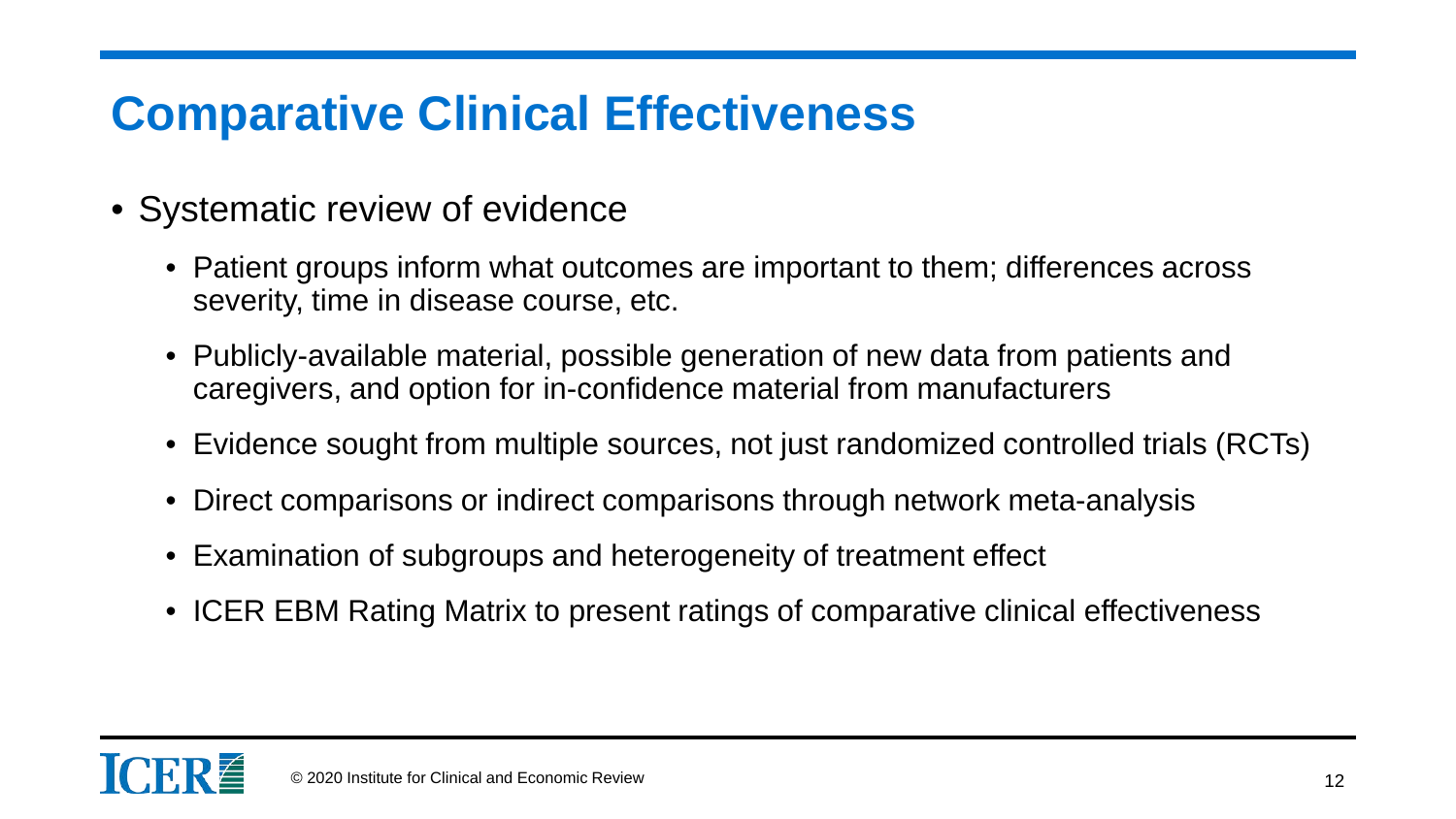# **ICER EBM Rating Matrix**<br>Comparative Clinical Effectiveness

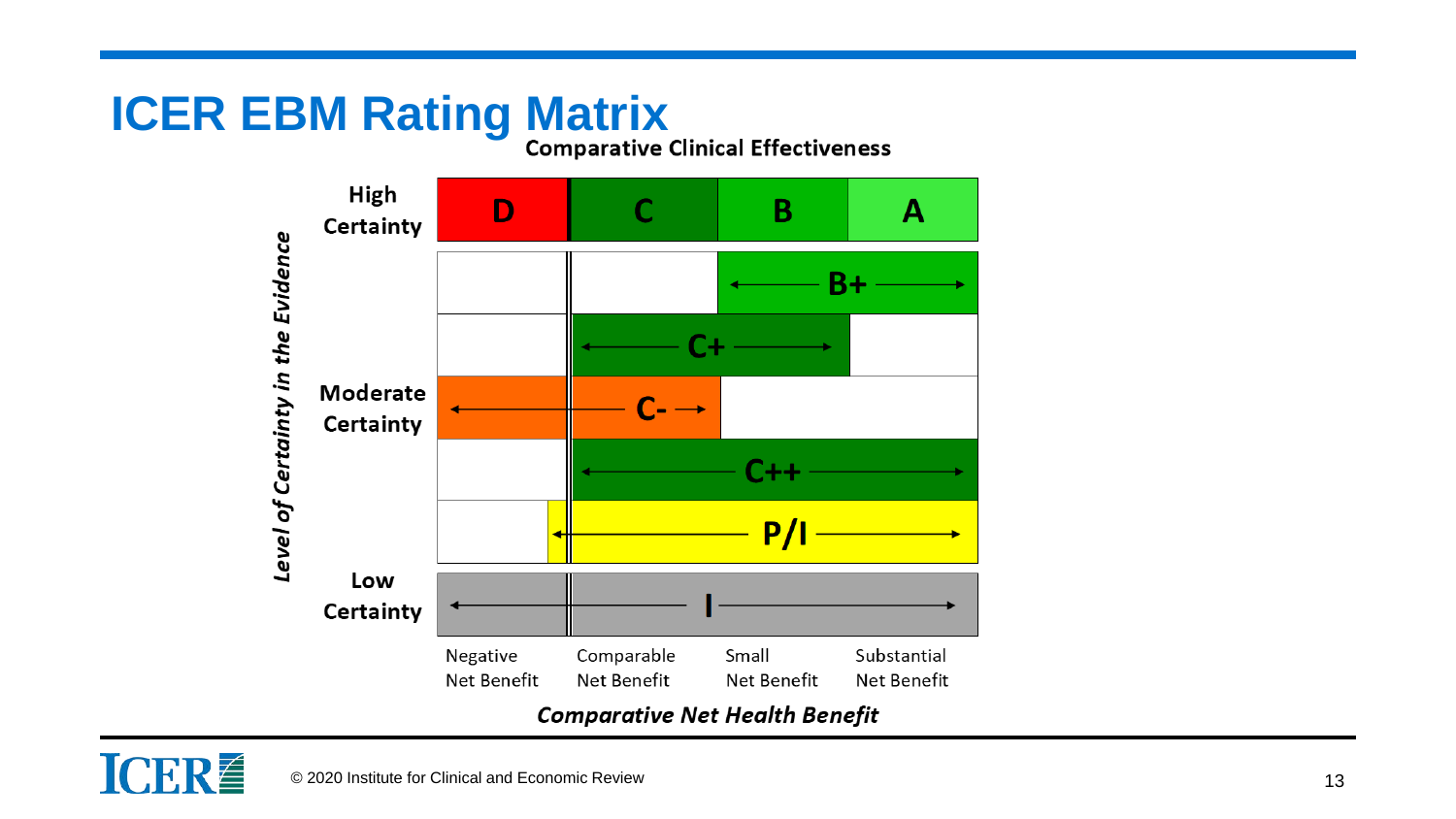### **Incremental Cost-Effectiveness**

- Computer modeling comparing long-term clinical outcomes and costs for different treatment options
- Costs from health system perspective all health care costs
- Standard measures of health outcomes
	- Functional improvement, prevented negative outcomes
	- Additional life-years gained
	- Improvement in quality of life
	- Summing these for comparison across treatments: quality-adjusted life years (QALYs) and equal value of life years gained (evLYGs)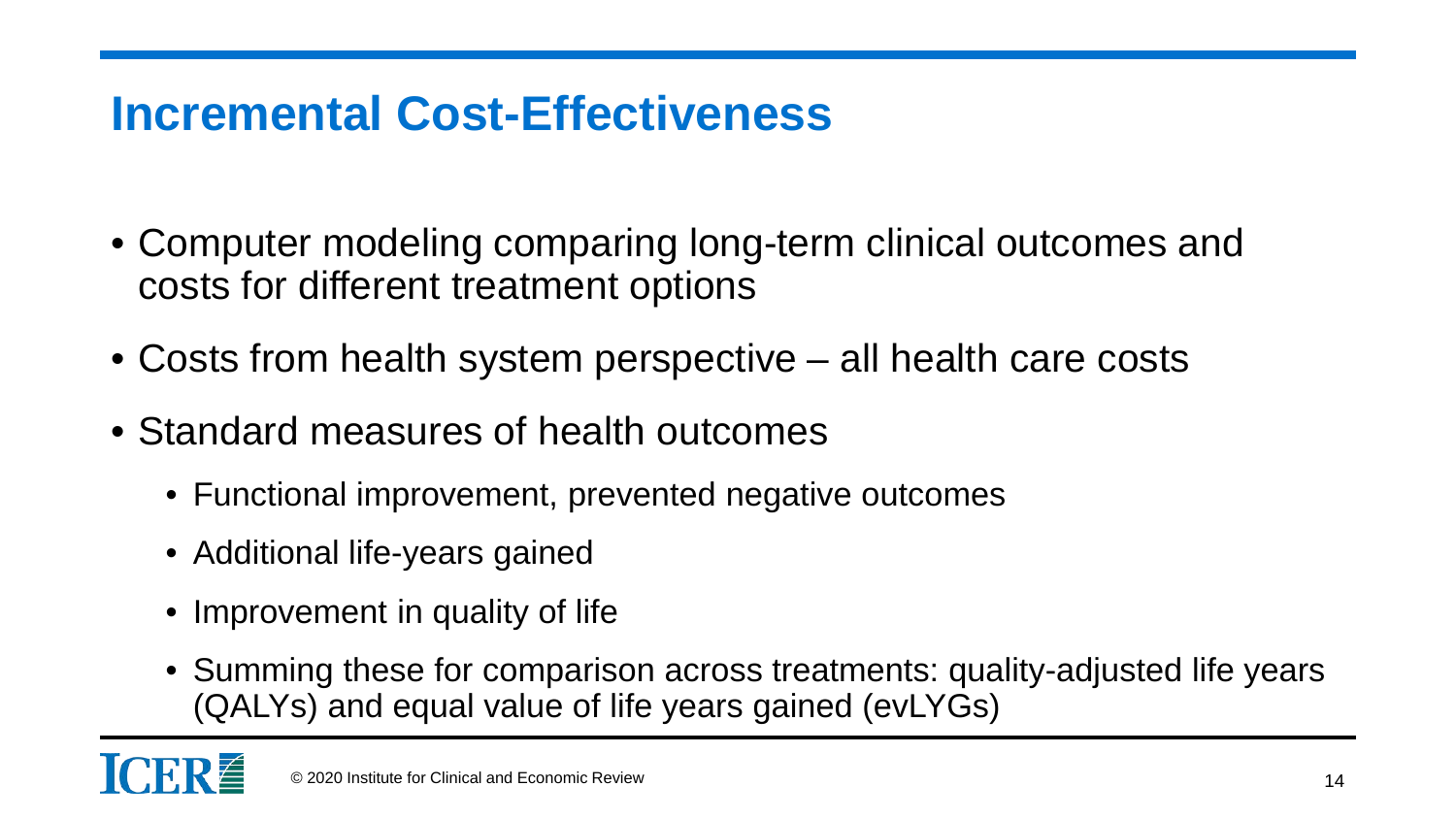#### **The core measure of health gain for patients: The Quality Adjusted Life Year (QALY)**

- The **QALY** is recommended by US and international bodies
- A measure used to compare two or more treatments by comparing treatments impact on length and quality of life
	- Evidence on differential impact on length and quality of life comes from clinical studies
	- Clinical and functional outcomes (e.g. pain scores, ability to walk) have to be translated into quality of life when quality of life not measured directly
- Whose opinion is used to say how good it is to get better (e.g. regain sight) or to get worse (e.g. lose the ability to hear)?

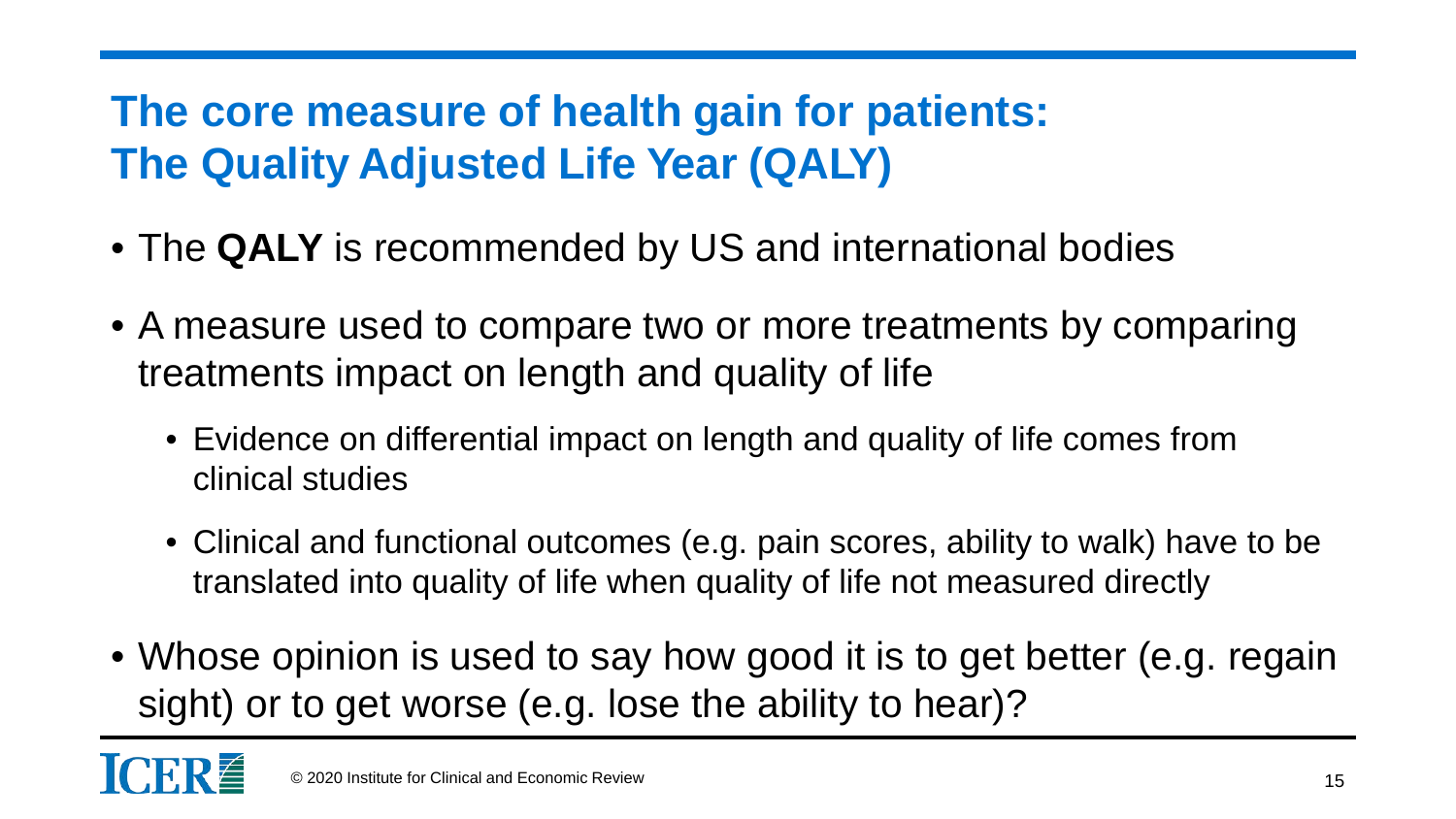# **Equal Value of a Life Year Gained (evLYG)**

- Complementary to the QALY
- Still captures differential effects of treatments on length of life and quality of life
- BUT -- if the treatment extends life, all extended time weighted as if full quality of health, i.e. "one day of extra life is valued the same no matter at what quality of life"
- Eliminates any risk that treatments that extend life at lower function will receive lower value-based price benchmarks
- Downside is that evLYG can override patients' own valuation that time spent at much higher function is worth more than extended time at lower function

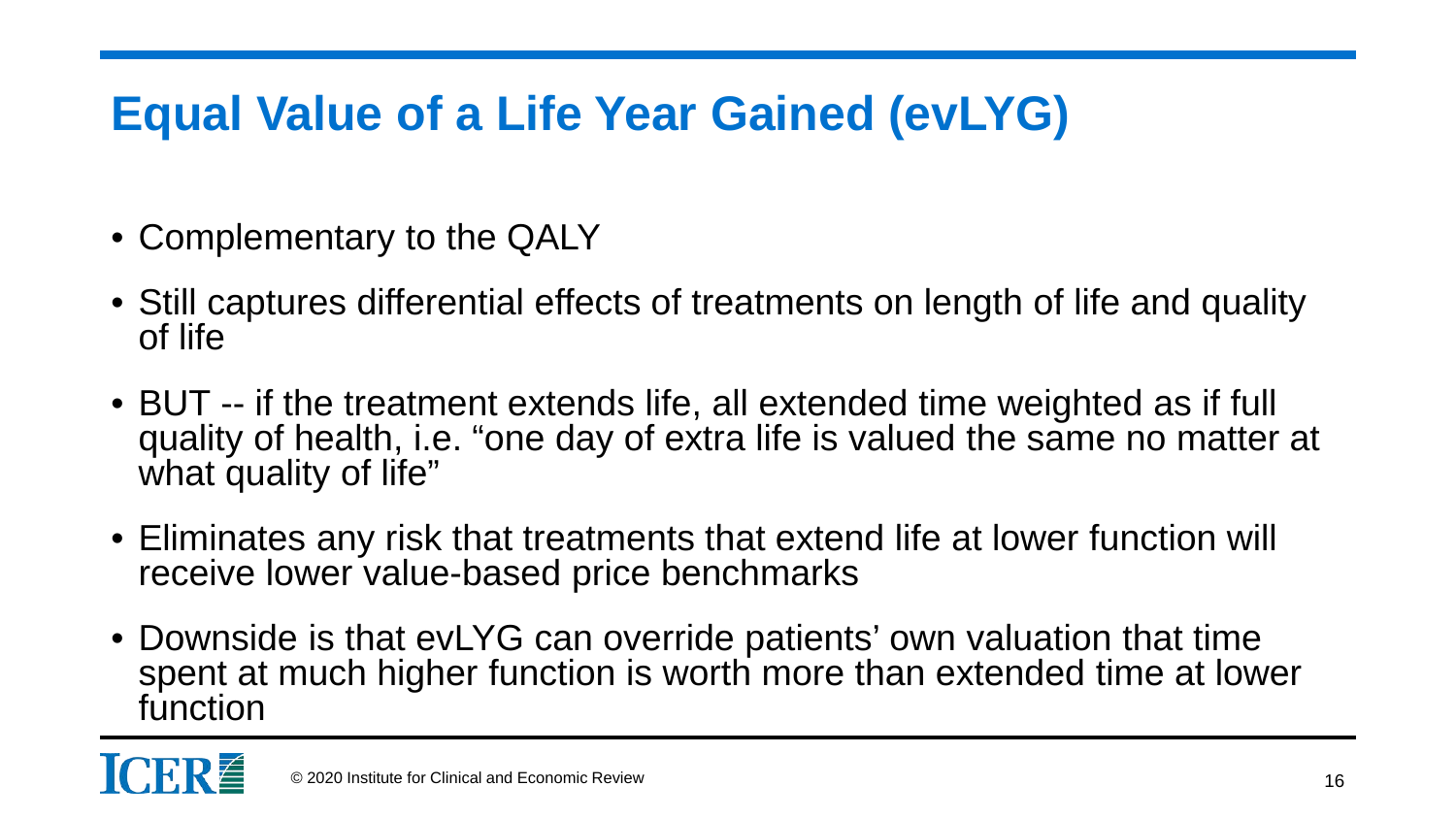#### **Determining health benefit price benchmarks**

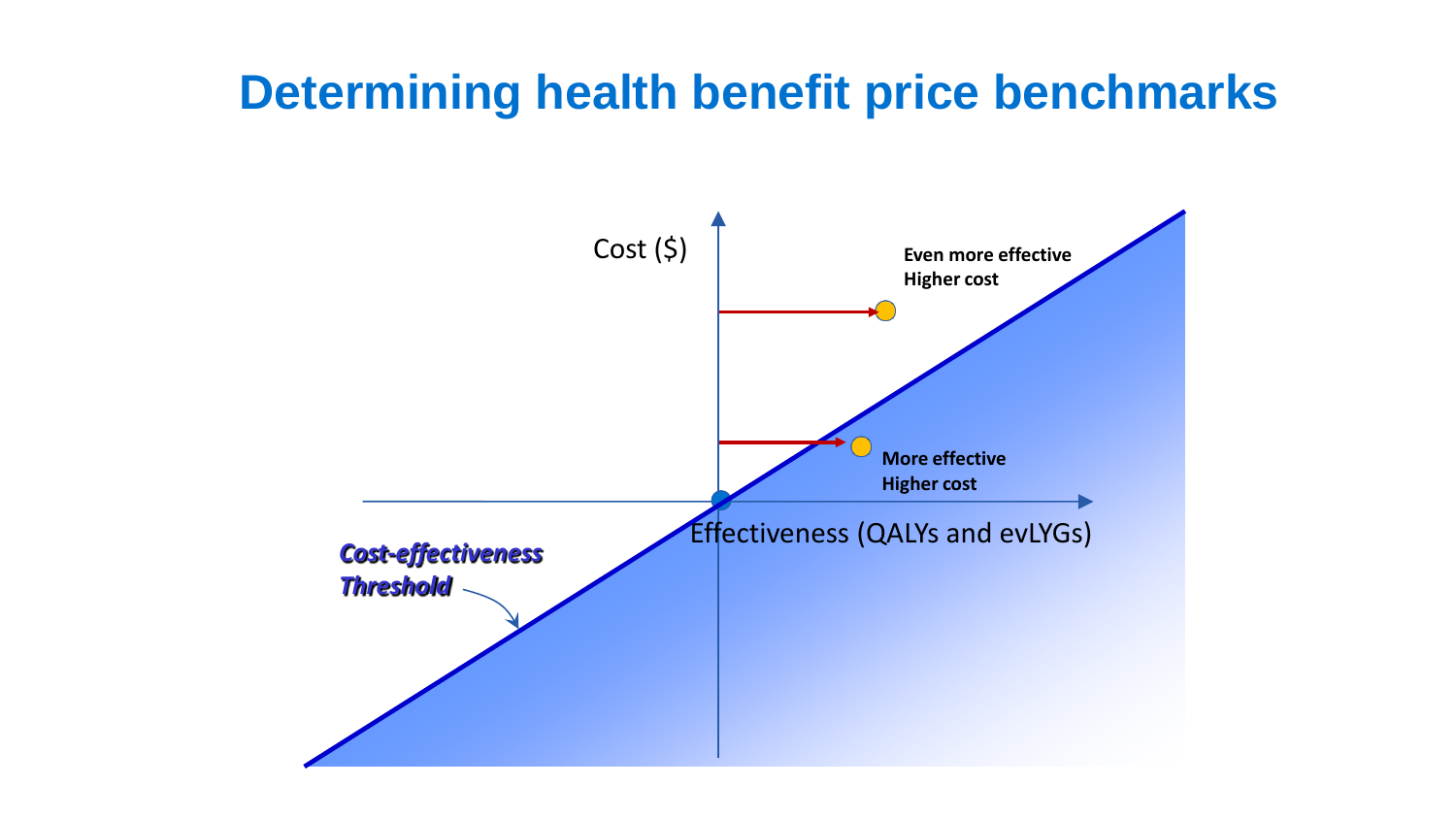# **Cost per QALY Thresholds**

- Societal "willingness to pay"
	- WHO and ACC 1-3x per capita GDP; research ~\$100,000 per QALY
- Opportunity cost for the health system
	- ~\$15,000 per QALY in UK; \$84,000 per QALY in the US
- ICER reports: \$50,000-\$200,000 per QALY
	- Health benefit price benchmark: \$100-\$150K/QALY and per evLYG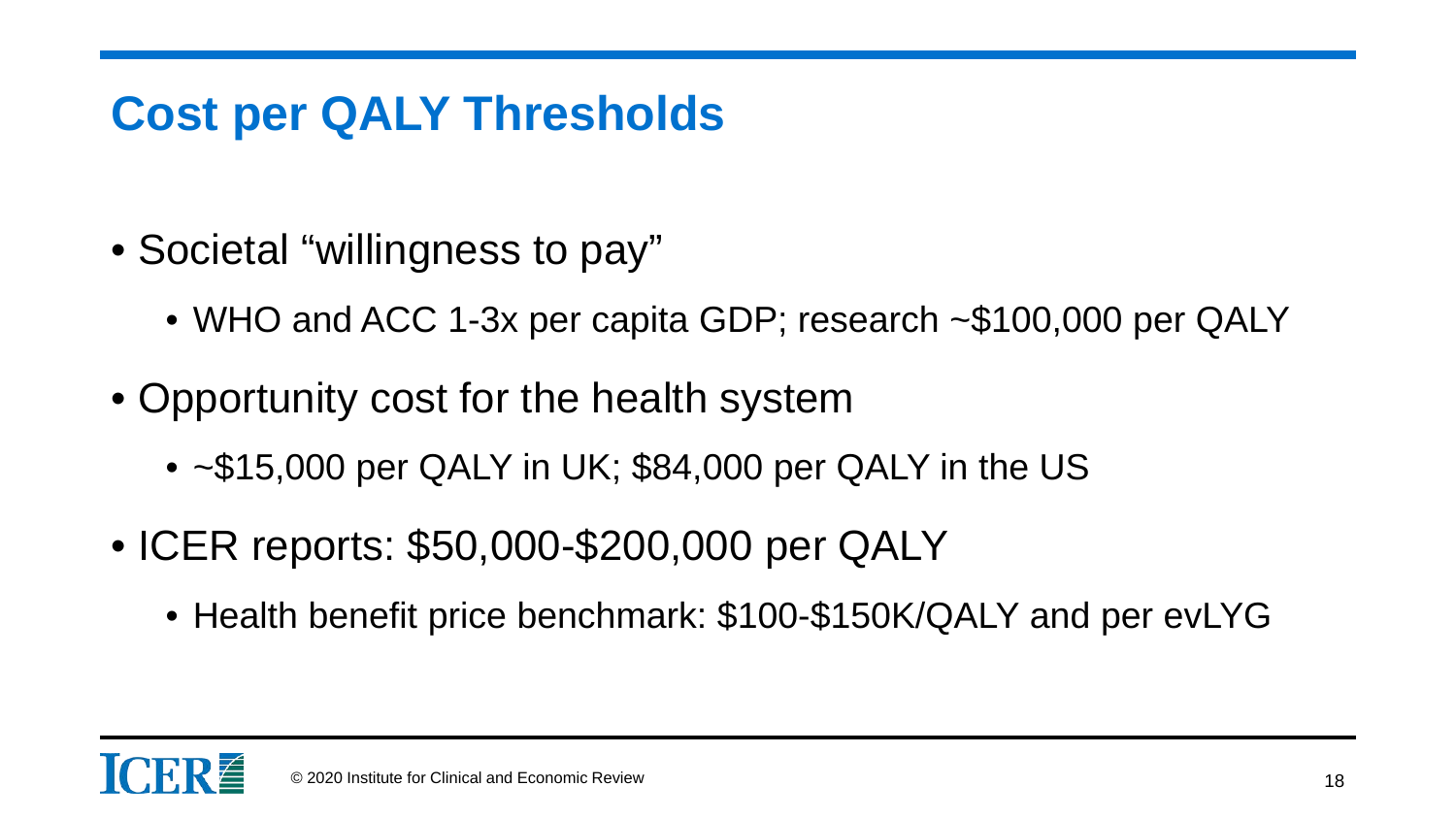

© Institute for Clinical and Economic Review, 2019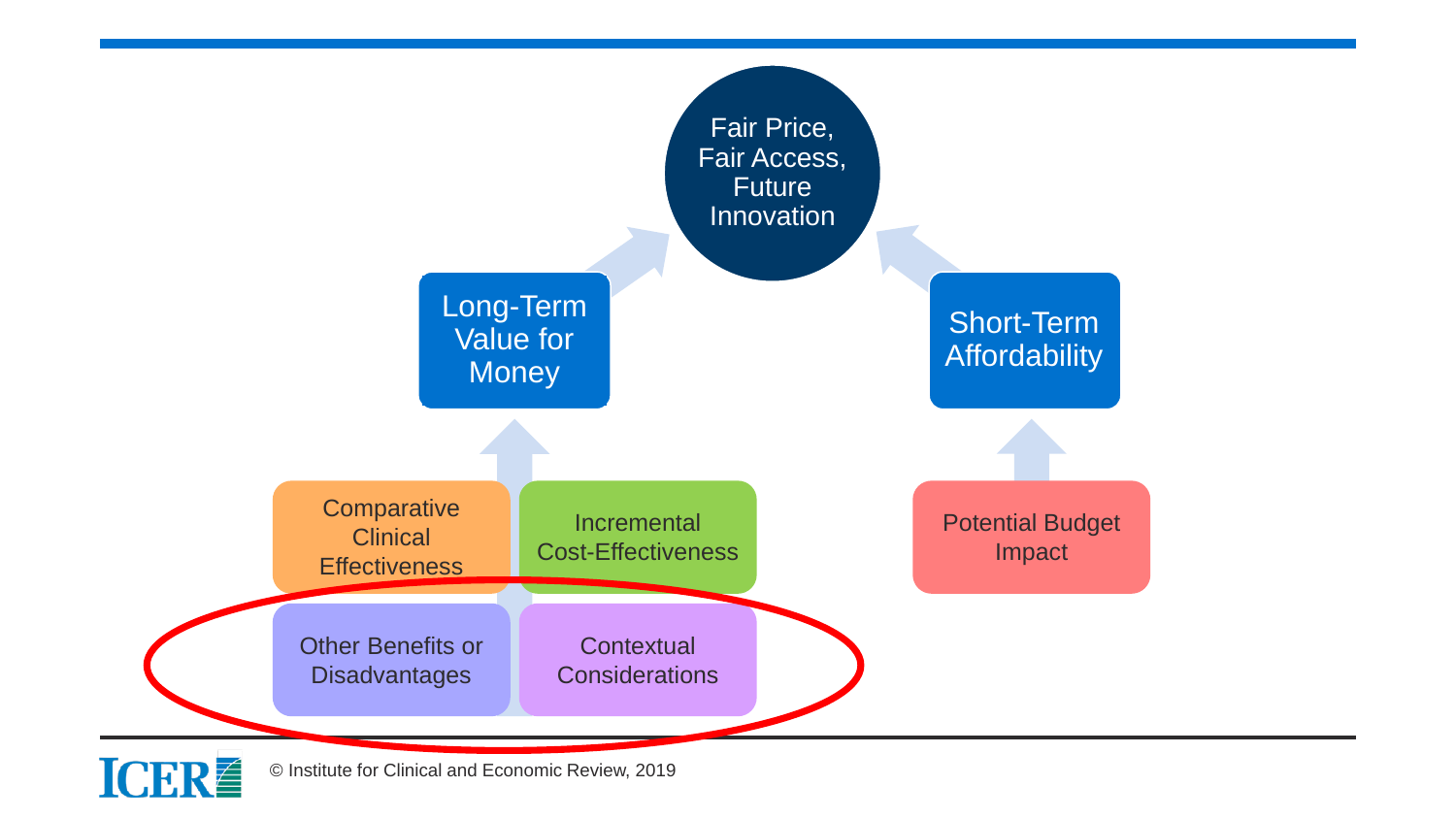#### **Potential Other Benefits or Disadvantages and Contextual Considerations**

| 1 (Suggests Lower Value)                                                                                                                                                                             | 2 (Intermediate) | <b>3 (Suggests Higher Value)</b>                                                                                                                                                                         |
|------------------------------------------------------------------------------------------------------------------------------------------------------------------------------------------------------|------------------|----------------------------------------------------------------------------------------------------------------------------------------------------------------------------------------------------------|
| Uncertainty or overly favorable model assumptions creates significant<br>risk that base-case cost-effectiveness estimates are too optimistic                                                         |                  | Uncertainty or overly unfavorable model assumptions creates significant<br>risk that base-case cost-effectiveness estimates are too pessimistic                                                          |
| Very similar mechanism of action to that of other active treatments                                                                                                                                  |                  | New mechanism of action compared to that of other active treatments                                                                                                                                      |
| Delivery mechanism or relative complexity of regimen likely to lead to<br>much lower real-world adherence and worse outcomes relative to an<br>active comparator than estimated from clinical trials |                  | Delivery mechanism or relative simplicity of regimen likely to result in<br>much higher real-world adherence and better outcomes relative to an<br>active comparator than estimated from clinical trials |
| Will not have a significant impact on improving return to work and/or<br>overall productivity versus the comparator                                                                                  |                  | Will have a significant impact on improving return to work and/or overall<br>productivity versus the comparator                                                                                          |
| This intervention will not differentially benefit a historically<br>disadvantaged or underserved community                                                                                           |                  | This intervention will differentially benefit a historically disadvantaged or<br>underserved community                                                                                                   |
| Small health loss without this treatment as measured by absolute<br><b>QALY</b> shortfall                                                                                                            |                  | Substantial health loss without this treatment as measured by absolute<br><b>QALY shortfall</b>                                                                                                          |
| Small health loss without this treatment as measured by proportional<br><b>QALY shortfall</b>                                                                                                        |                  | Substantial health loss without this treatment as measured by<br>proportional QALY shortfall                                                                                                             |
| Will not significantly reduce the negative impact of the condition on<br>family and caregivers versus the comparator                                                                                 |                  | Will significantly reduce the negative impact of the condition on family<br>and caregivers versus the comparator                                                                                         |
| The intervention offers no special advantages to patients by virtue of<br>presenting an option with a notably different balance or timing of risks<br>and benefits                                   |                  | The intervention offers special advantages to patients by virtue of<br>presenting an option with a notably different balance or timing of risks<br>and benefits                                          |
| Other                                                                                                                                                                                                |                  | Other                                                                                                                                                                                                    |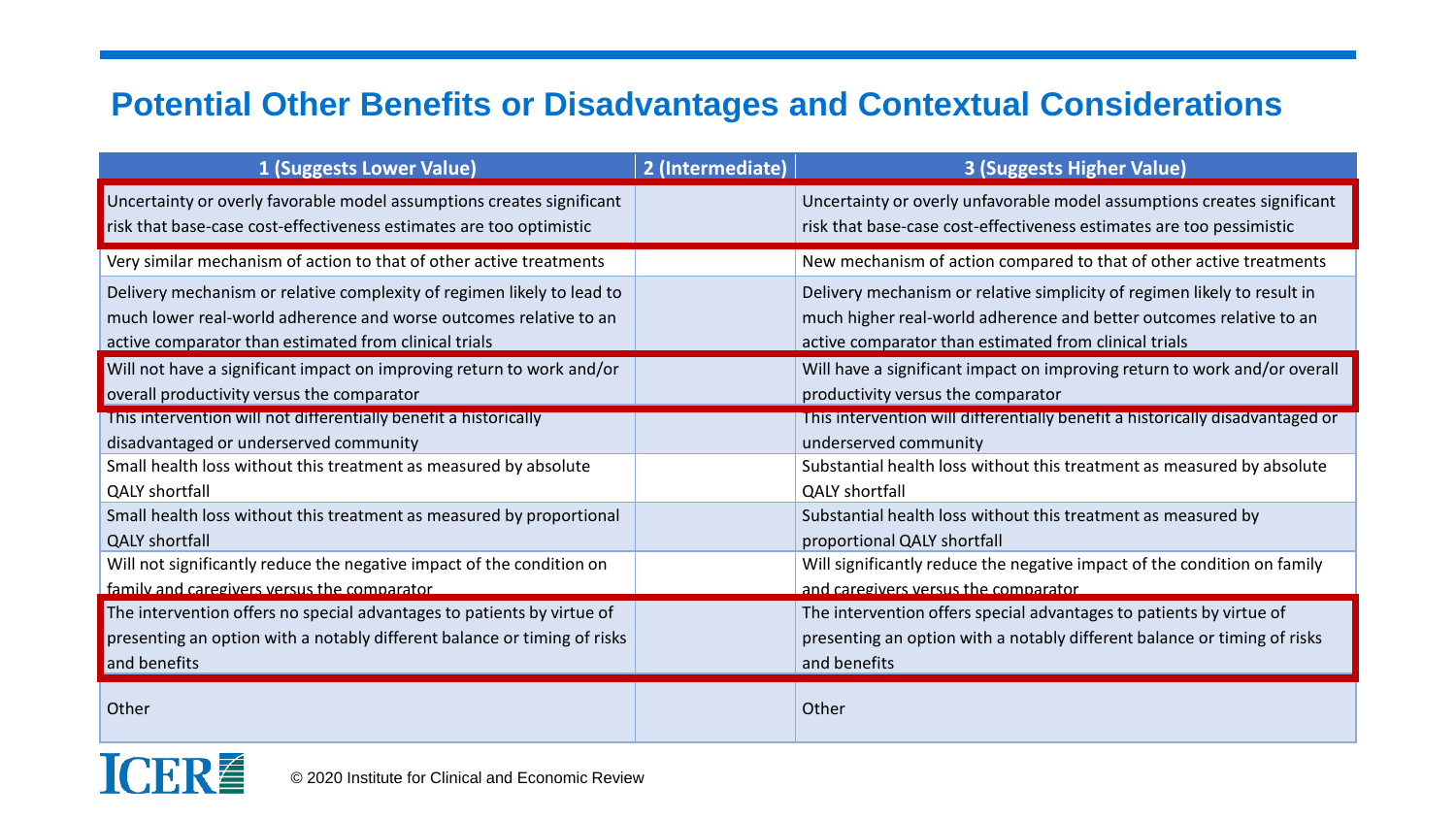#### **What is the intended role of votes on POBs/CCs?**

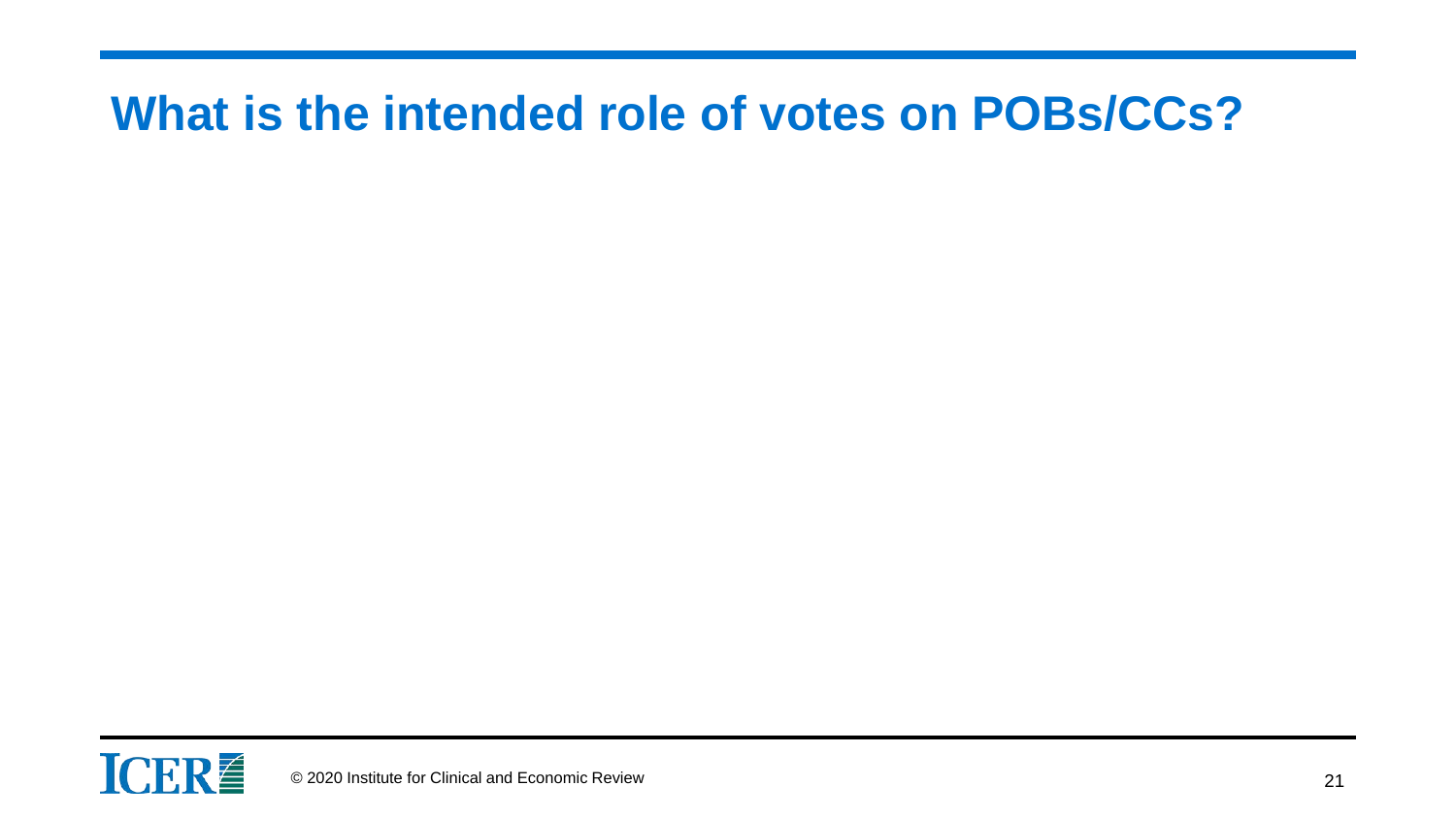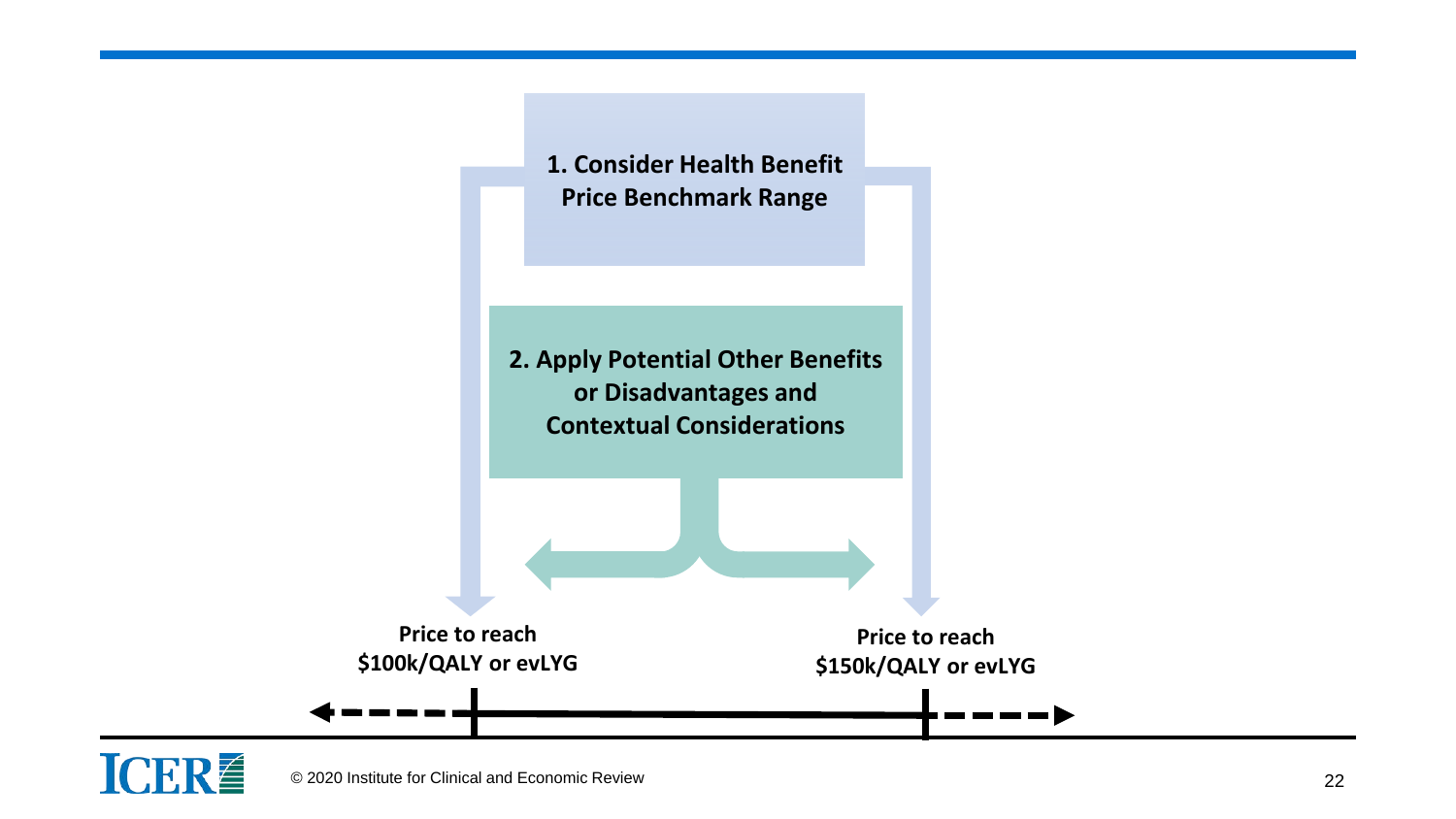

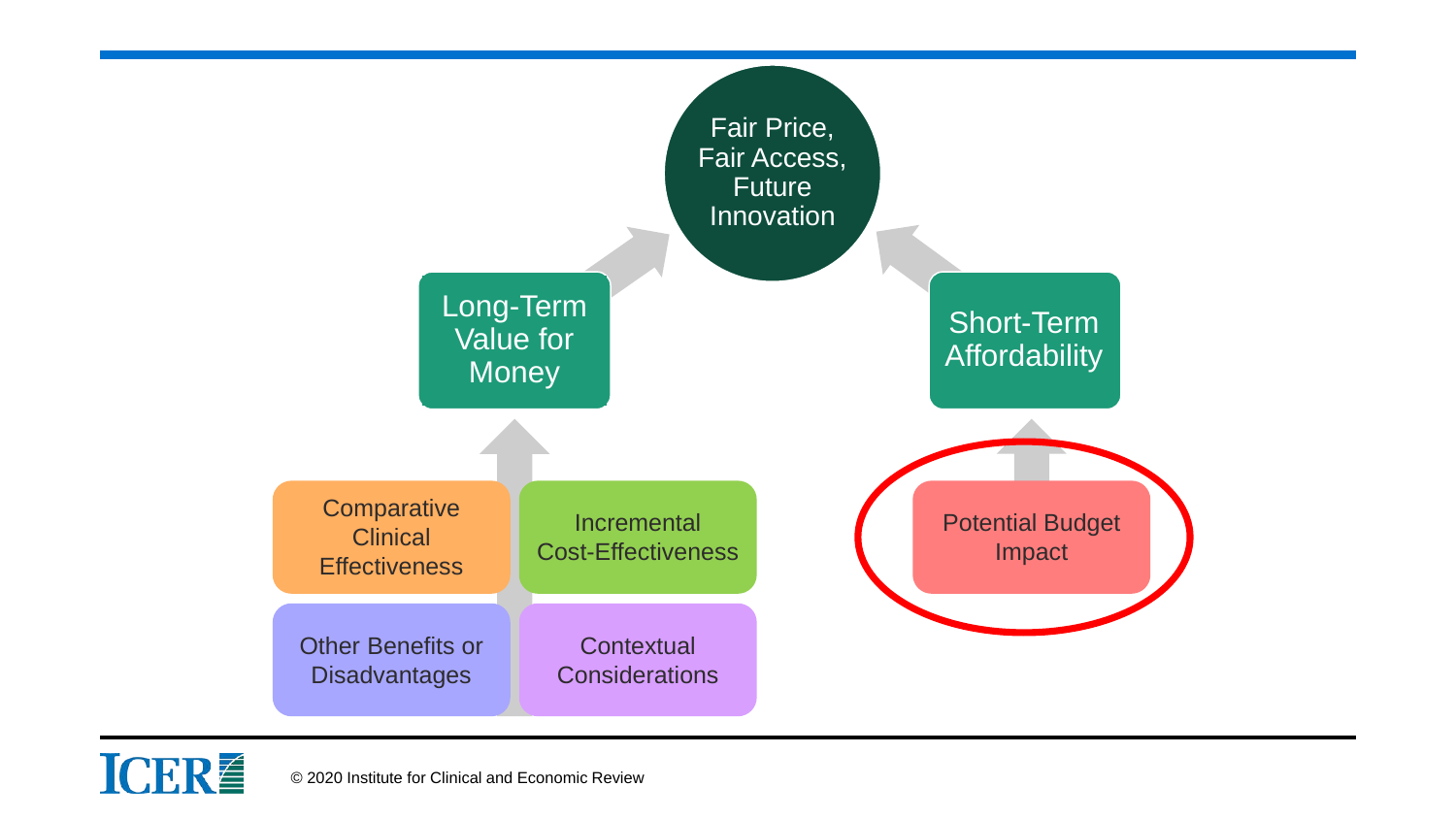## **Potential Budget Impact Threshold**

- Signal to stakeholders and policy makers when the amount of added health care costs associated with a new service – even one with good long-term value -- may be difficult for the health system to absorb over the short term without displacing other needed services or contributing to rapid growth in health care insurance costs that threaten access and affordability.
- Example: Sovaldi for Hepatitis C
- NOT A BUDGET CAP!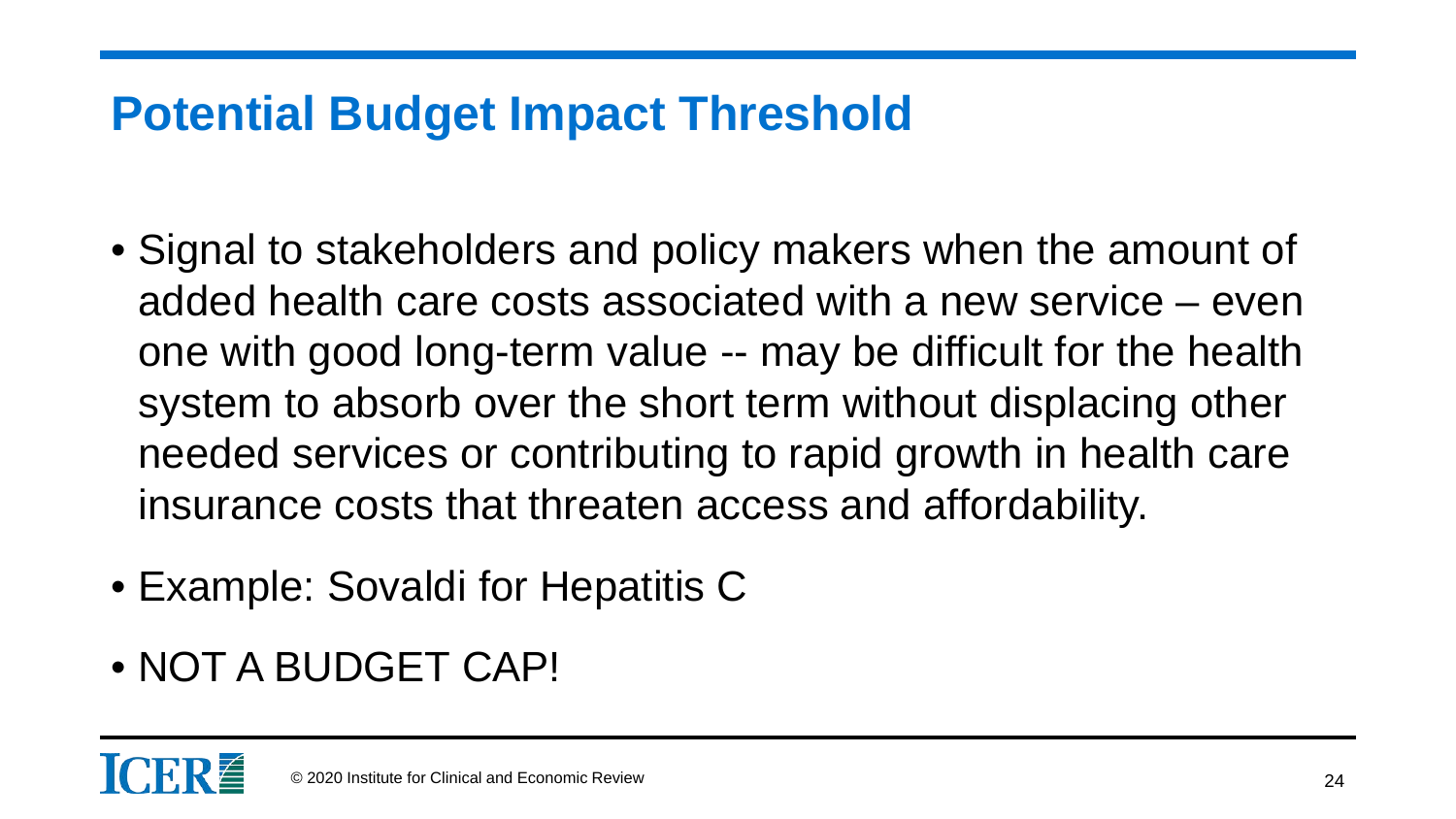### **Potential Budget Impact Threshold, 2019**

| <b>Item</b>    | <b>Parameter</b>                                                                                                       | <b>Estimate</b> | <b>Source</b>                                                                |
|----------------|------------------------------------------------------------------------------------------------------------------------|-----------------|------------------------------------------------------------------------------|
|                | Growth in US GDP + 1%                                                                                                  | 3.5%            | World Bank, 2019                                                             |
| 2 <sup>1</sup> | Total personal medical care spending, 2018 estimate                                                                    | \$2.95 trillion | <b>CMS National Health</b><br>Expenditures, 2019                             |
| 3              | Contribution of drug spending to total health care spending $(\%)$ (Row 4 ÷<br>Row 2)                                  | 16.9%           | Calculation                                                                  |
| 4              | Contribution of drug spending to total health care spending, 2018                                                      | \$498.6 billion | <b>CMS National Health</b><br>Expenditures, 2019; Altarum<br>Institute, 2018 |
| 5 <sup>1</sup> | Annual threshold for net health care cost growth for ALL drugs (Row 1 x<br>Row 4)                                      | $$17.4$ billion | Calculation                                                                  |
| 6 <sup>1</sup> | Average annual number of new molecular entity approvals over 5 years<br>$(2014 - 2018)$                                | 42.6            | FDA, 2019                                                                    |
| $\overline{7}$ | Annual threshold for average cost growth per individual new molecular<br>entity (Row $5 \div$ Row 6)                   | \$409.6 million | Calculation                                                                  |
| 8              | Annual threshold for estimated potential budget impact for each individual<br>new molecular entity (Doubling of Row 7) | \$819 million   | Calculation                                                                  |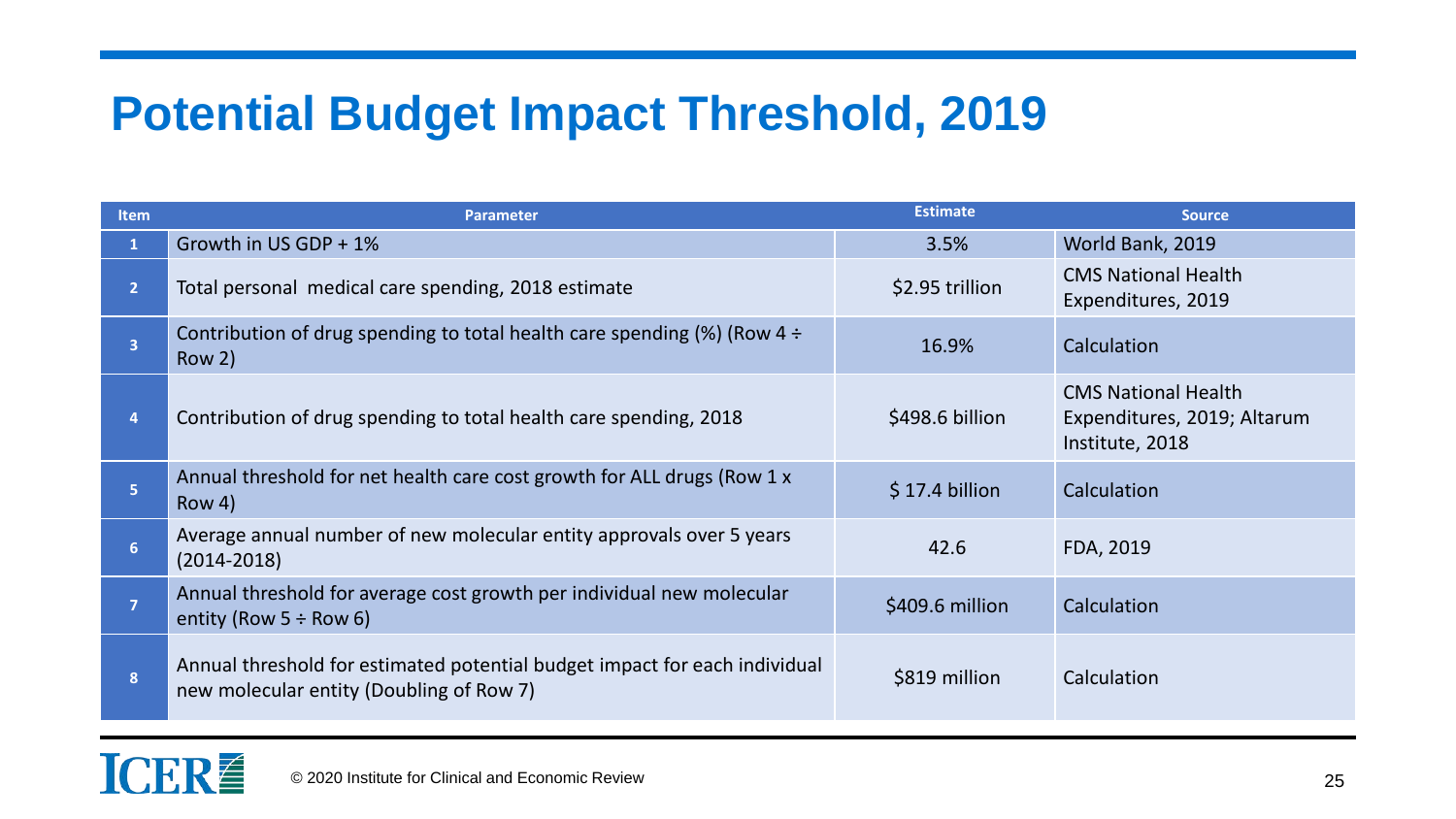#### **Potential Budget Impact Scenarios**

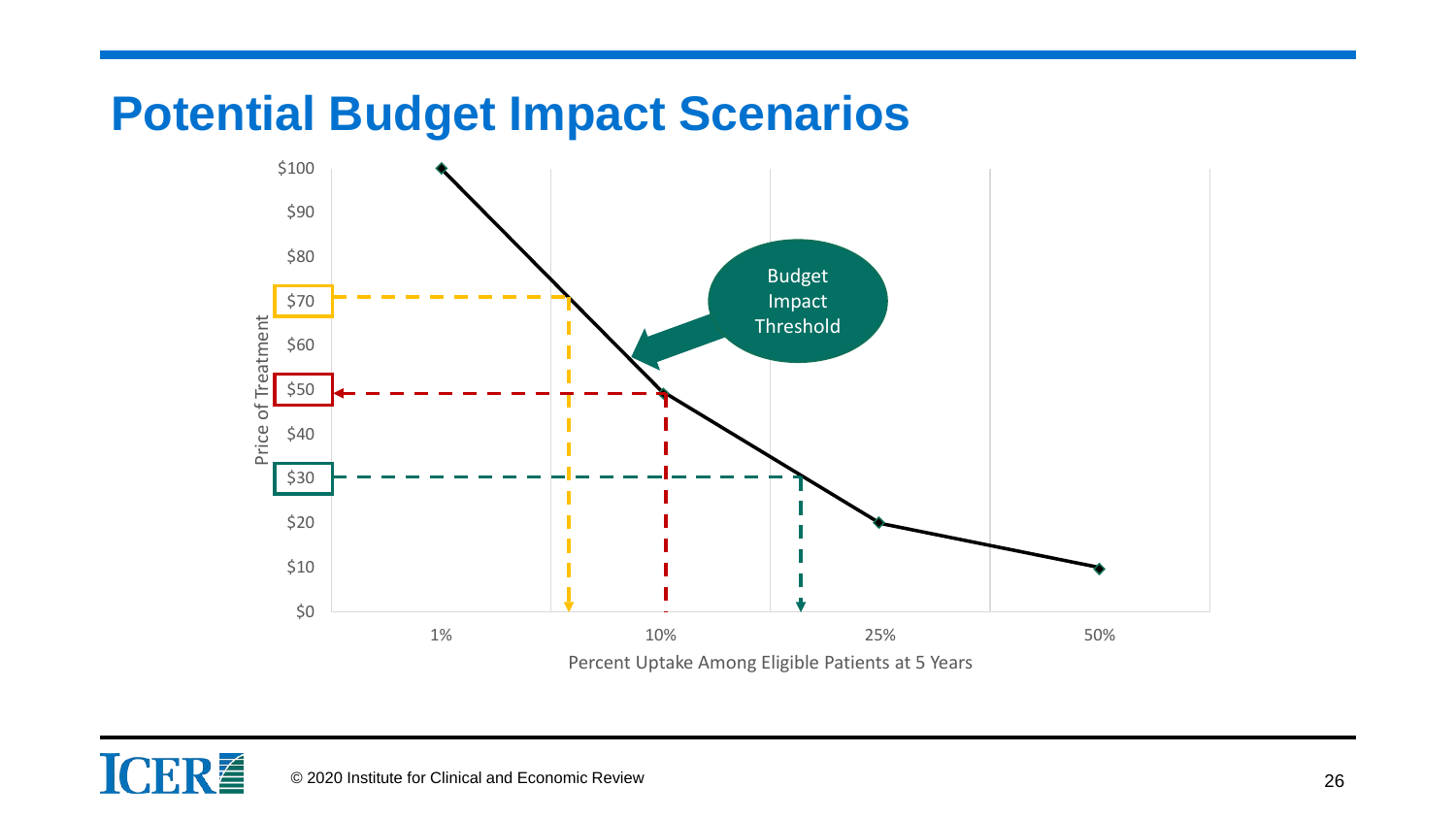#### **Potential Budget Impact Scenarios**

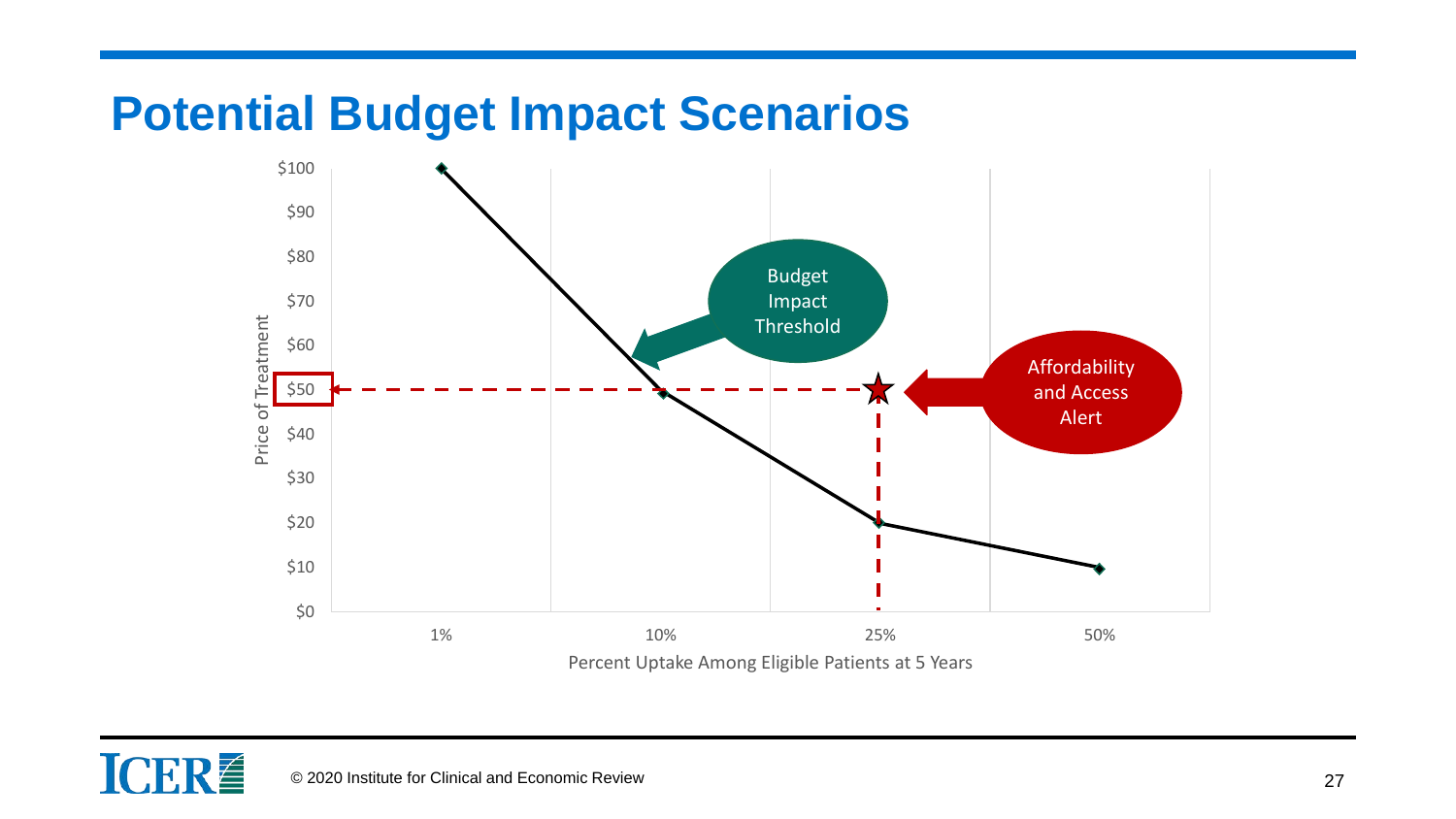#### **Key Modifications for Treatments of Ultra-Rare Disorders**

#### • Eligible treatments

- Condition/label for less than approximately 10,000 individuals
- No ongoing or planned clinical trials for patient populations greater than 10,000
- ICER will provide specific context regarding the potential challenges of generating evidence
	- Conducting RCTs
	- Validating surrogate outcome measures
	- Obtaining long-term data on safety and on the durability of clinical benefit.
	- Commonly-used approach of evaluating treatments for URDs against historical controls will be highlighted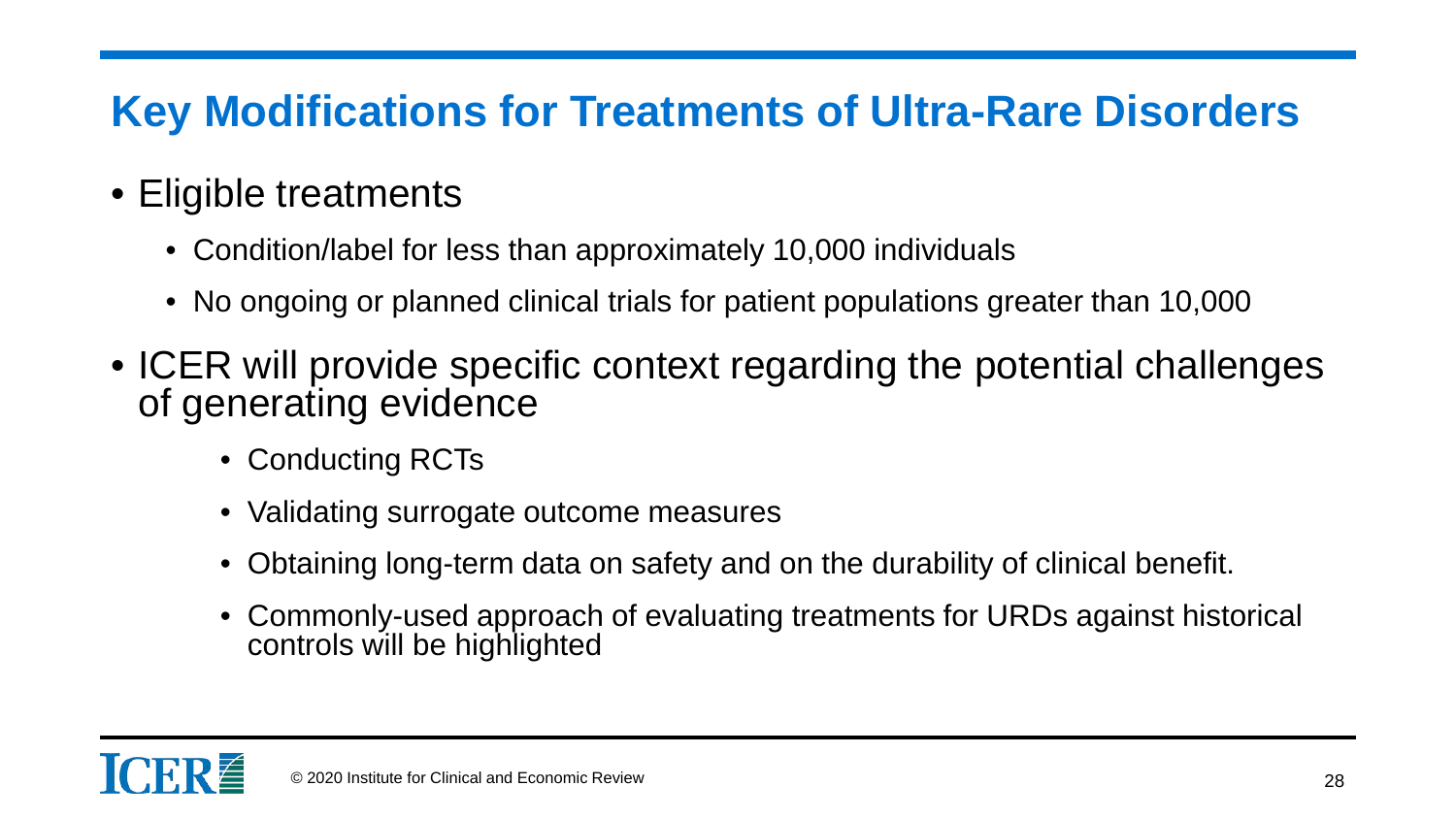## **Key Modifications for Treatments of URDs**

- Value-based price benchmark remains \$100-\$150K/QALY
	- Specific language included regarding decision-makers' history of accepting higher thresholds
- Manufacturers invited to supply information on costs of research and development if they desire

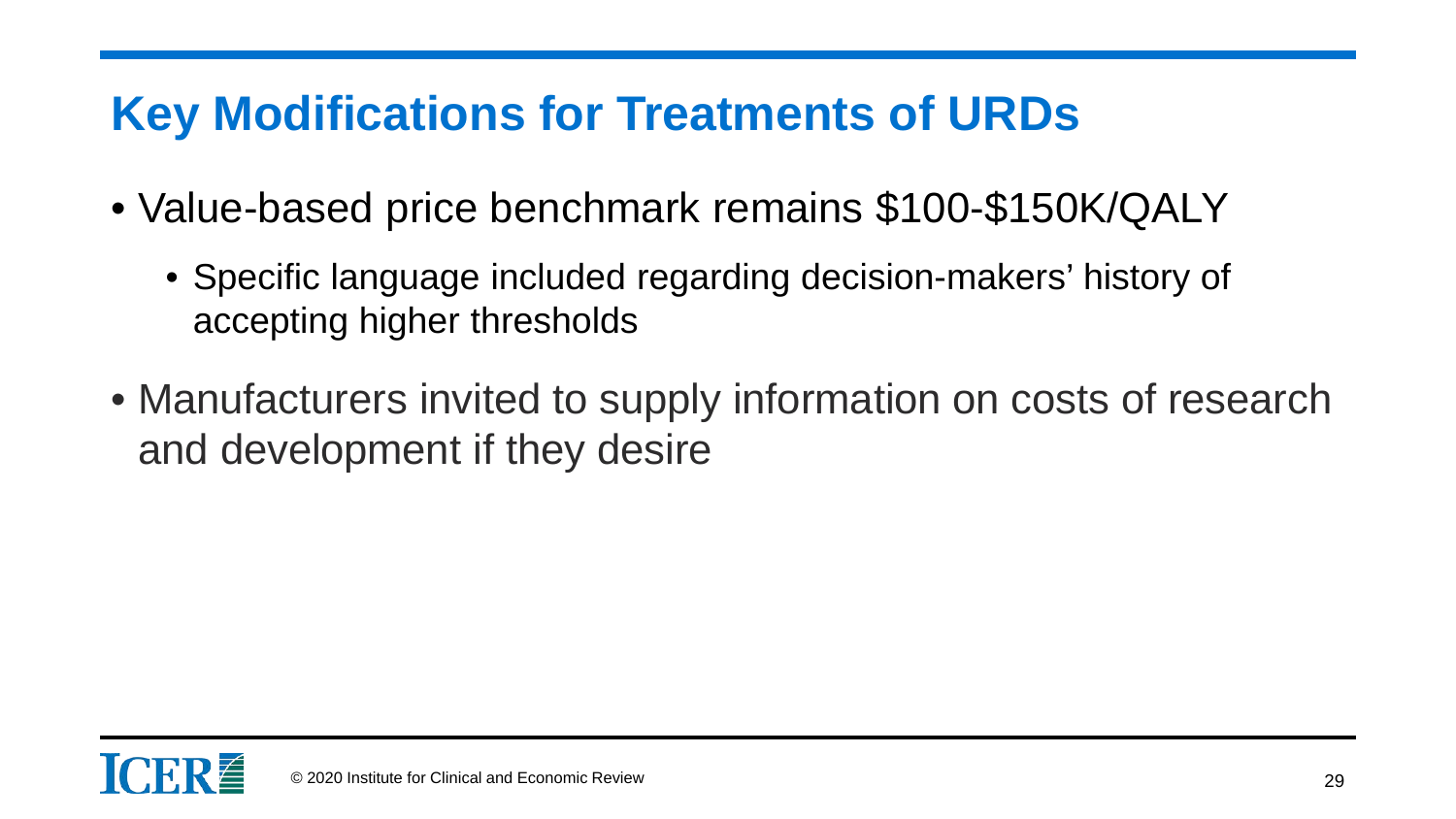### **Modifications for High-Impact Single or Short-Term Therapies (SSTs)**

- Why any modification?
	- Highly valued in principle -- by society
	- Increased uncertainty with unrecoverable costs
	- Specific challenges to traditional cost-effectiveness modeling
- Eligible Treatments
	- One-time treatments that are potentially curative
	- Short-term treatments that offer transformative benefits (i.e., halt disease progression)

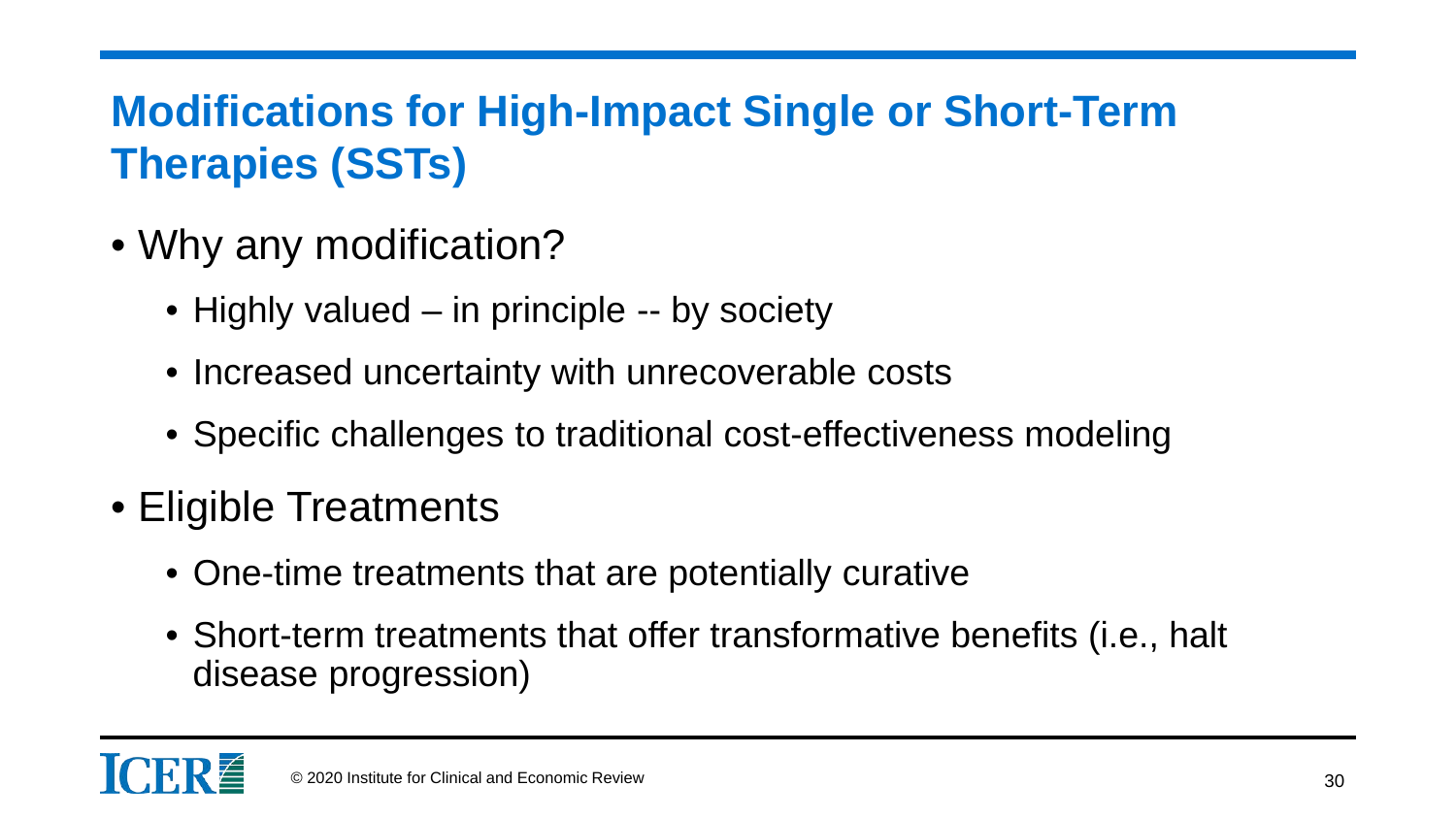# **Key Modifications for SSTs**

- Additional modeling scenarios
	- Optimistic/conservative benefit (duration, magnitude, quality)
	- Threshold analysis for durability of effect
	- Hypothetical shared savings analyses
		- 50% of cost offsets assigned to health system
		- Cost offsets capped at \$150k but otherwise are assigned fully to treatment)

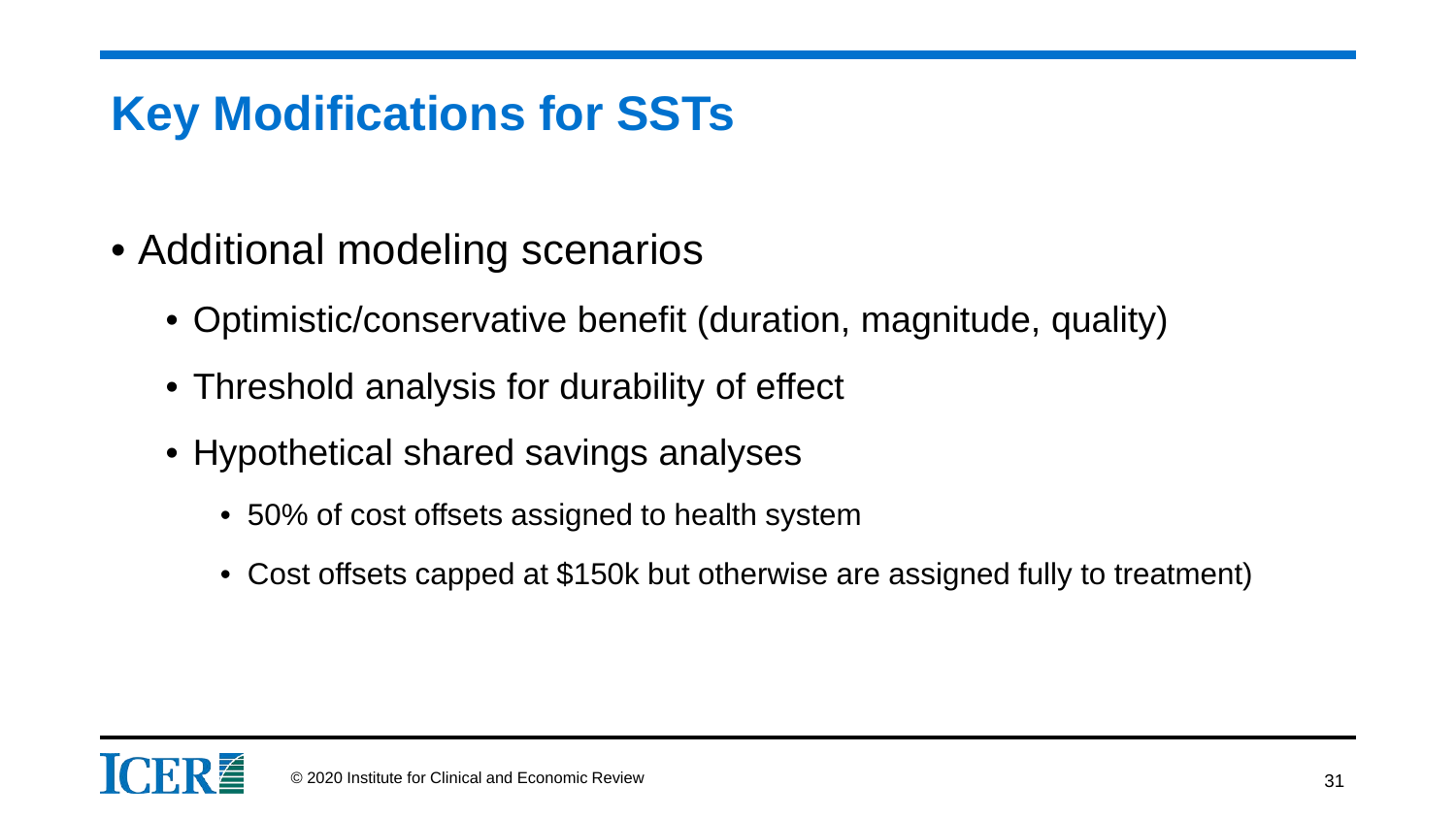# **Processes and Public Procedures**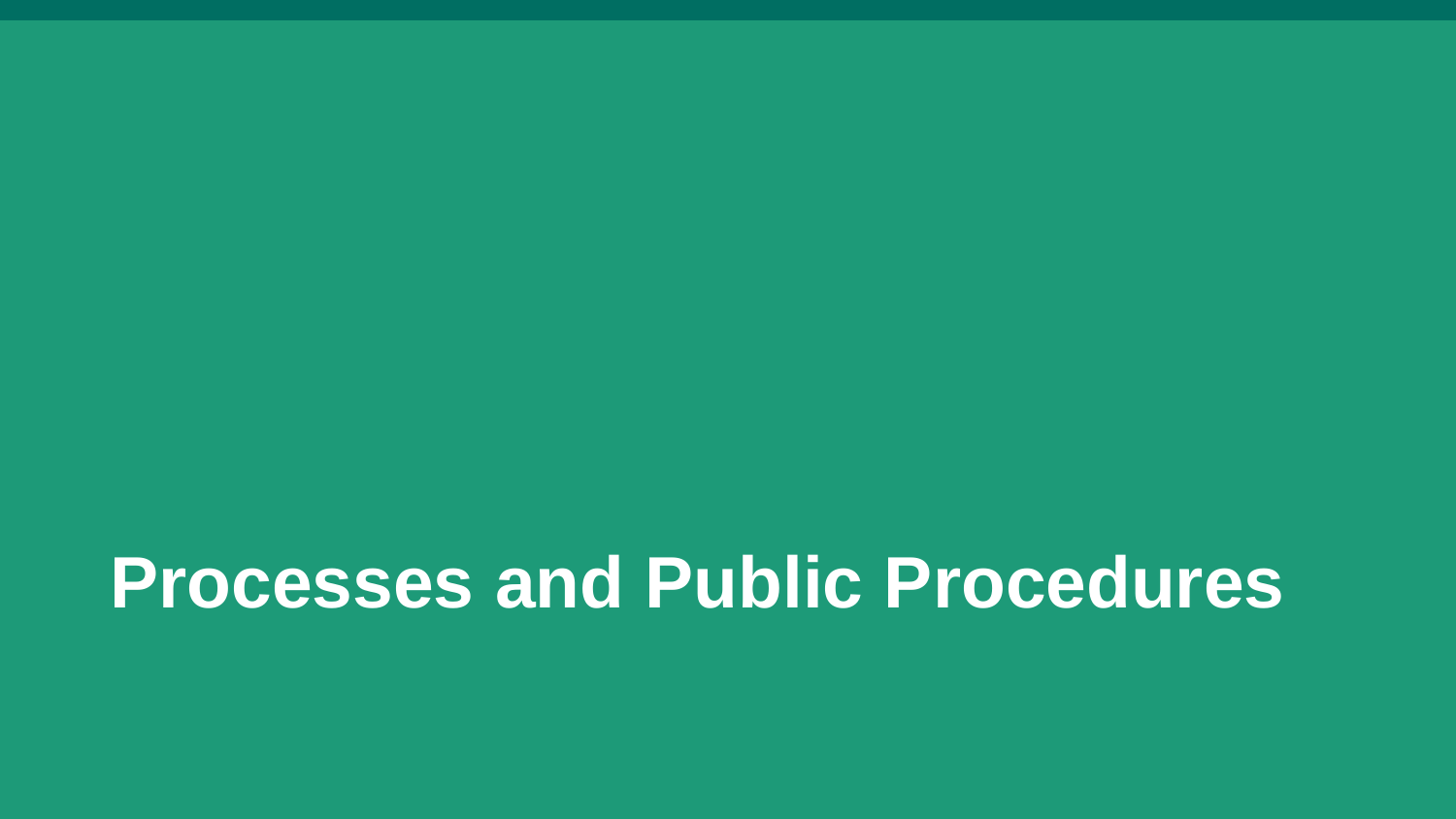#### **ICER Report Development Process: 8 Months\***

| Open Input                                                                                                                                                                      | Scoping                                                                                                                                                                                                 | <b>Draft Report</b>                                                                                                                                                                                                                                                                                   | <b>Evidence Report</b>                                                              | <b>Public Meeting</b>                                                                                                                                                                                          | <b>Final Report</b>                                                             |
|---------------------------------------------------------------------------------------------------------------------------------------------------------------------------------|---------------------------------------------------------------------------------------------------------------------------------------------------------------------------------------------------------|-------------------------------------------------------------------------------------------------------------------------------------------------------------------------------------------------------------------------------------------------------------------------------------------------------|-------------------------------------------------------------------------------------|----------------------------------------------------------------------------------------------------------------------------------------------------------------------------------------------------------------|---------------------------------------------------------------------------------|
|                                                                                                                                                                                 |                                                                                                                                                                                                         |                                                                                                                                                                                                                                                                                                       |                                                                                     |                                                                                                                                                                                                                |                                                                                 |
|                                                                                                                                                                                 |                                                                                                                                                                                                         |                                                                                                                                                                                                                                                                                                       |                                                                                     |                                                                                                                                                                                                                |                                                                                 |
| Weeks:<br>$1 - 3$                                                                                                                                                               | $4 - 7$                                                                                                                                                                                                 | $8 - 25$                                                                                                                                                                                                                                                                                              | $26 - 28$                                                                           | 30                                                                                                                                                                                                             | 33                                                                              |
| <b>ICER</b> research and<br>stakeholder<br>engagement to<br>inform initial<br>research plan<br>Discussions with<br>clinical experts,<br>patient groups<br><b>Public Comment</b> | Initial research plan<br>subject to public<br>comment and revision<br>Continued discussions<br>with clinical experts,<br>patient groups;<br>additional discussions<br>with manufacturers<br>and payers. | Systematic review,<br>analysis of evidence,<br>and economic<br>modeling<br>Posting of research<br>protocol, model<br>analysis plan.<br>Preliminary methods<br>presentation to<br>manufacturers, other<br>stakeholders.<br>Pre-release review of<br>draft by clinical<br>experts and patient<br>groups | Report revision based<br>on public comment.<br>Report disseminated<br>to CEPAC/CTAF | Presentation of the<br>clinical and economic<br>evidence<br>Public comment<br>Deliberation and vote<br>by CEPAC/CTAF<br>Policy Roundtable<br>discussion with<br>patients, clinicians,<br>manufacturers, payers | Final report with votes,<br>discussion, policy<br>roundtable<br>recommendations |



\*Large class reviews follow a 10-month timeline; detailed timeline can be found in the 2020-2023 Value Assessment Framework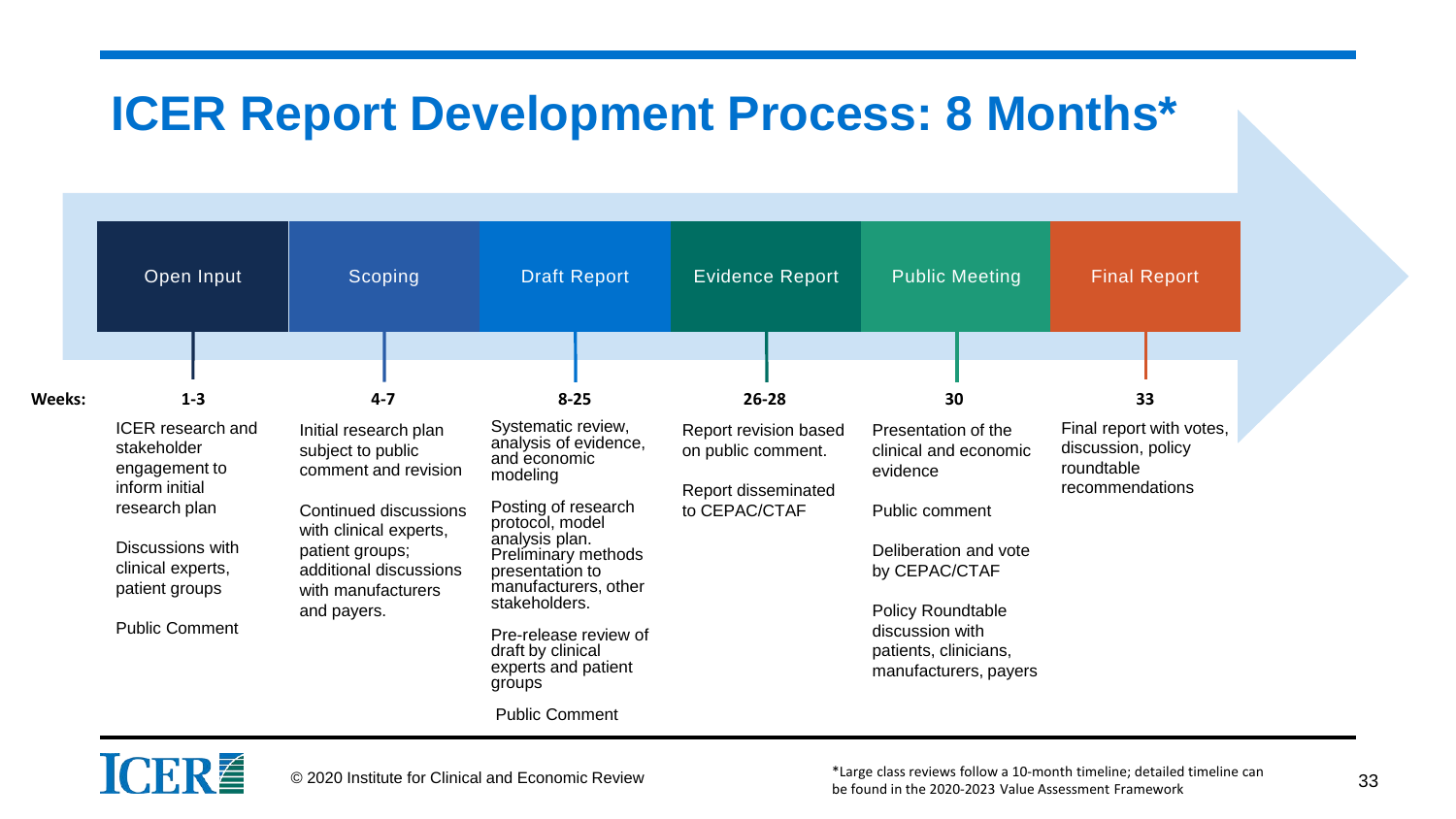# **Patient Engagement Program**

- Annual calls/meetings with patient groups for major therapeutic classes (RA, psoriasis, MS, etc.) and early outreach to other patient groups when ICER has high certainty of review. Goal is to provide early guidance on ICER process and help facilitate empowered engagement.
- At time of topic announcement work with patient groups to identify most important outcomes for patients and determine if/how patient groups can contribute empirically to the economic model
- For key outcomes without data work with patient groups to identify potential RWE sources and/or develop patient survey
- At conclusion of the review invite patient groups for formal debrief on the experience
- At conclusion of the review offer to co-write and promote a letter to FDA and other stakeholders with proposals for improving the generation of patient-relevant data as part of the drug development process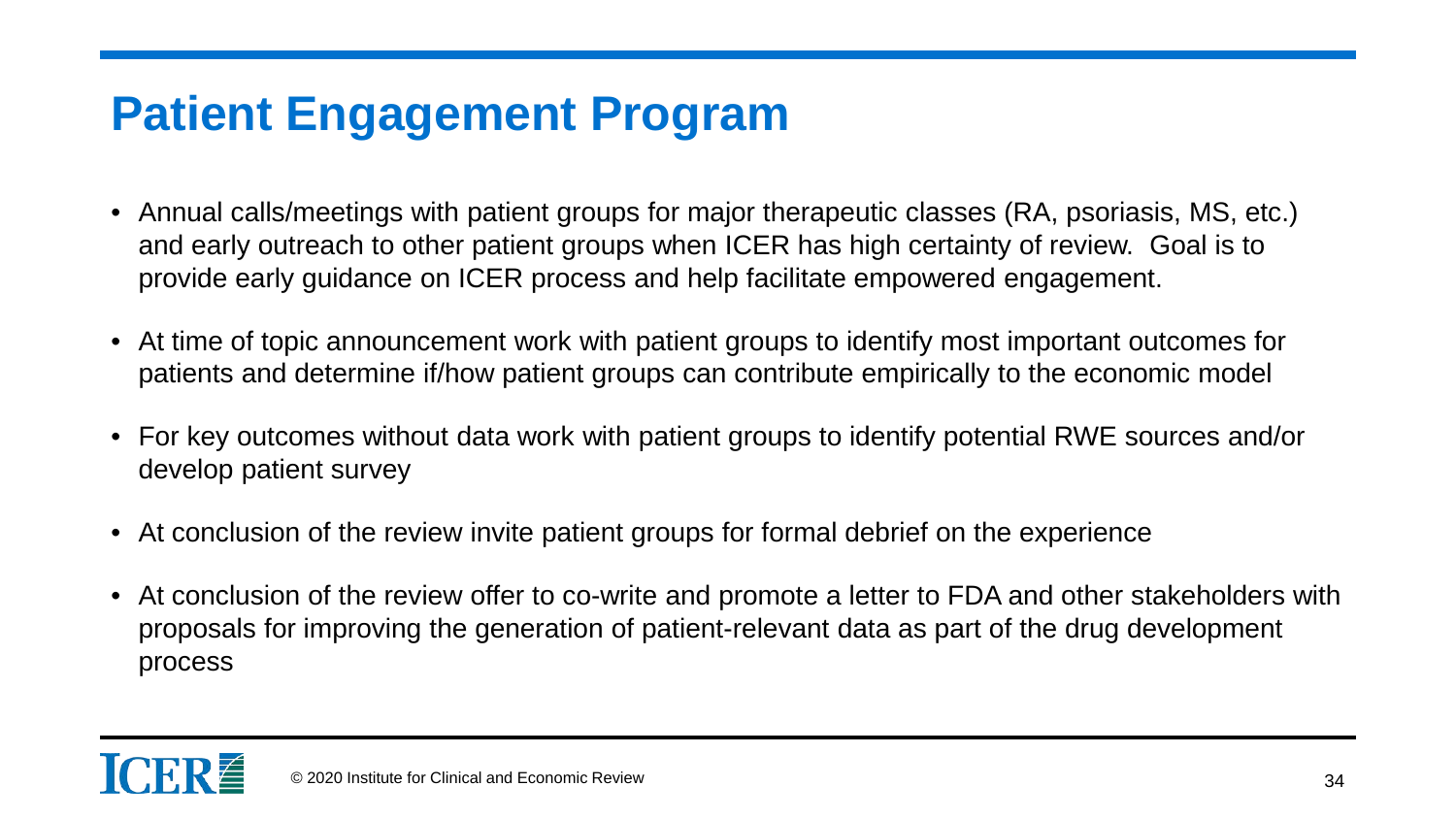#### **Independent Appraisal Committees Meet 3-4x per year**

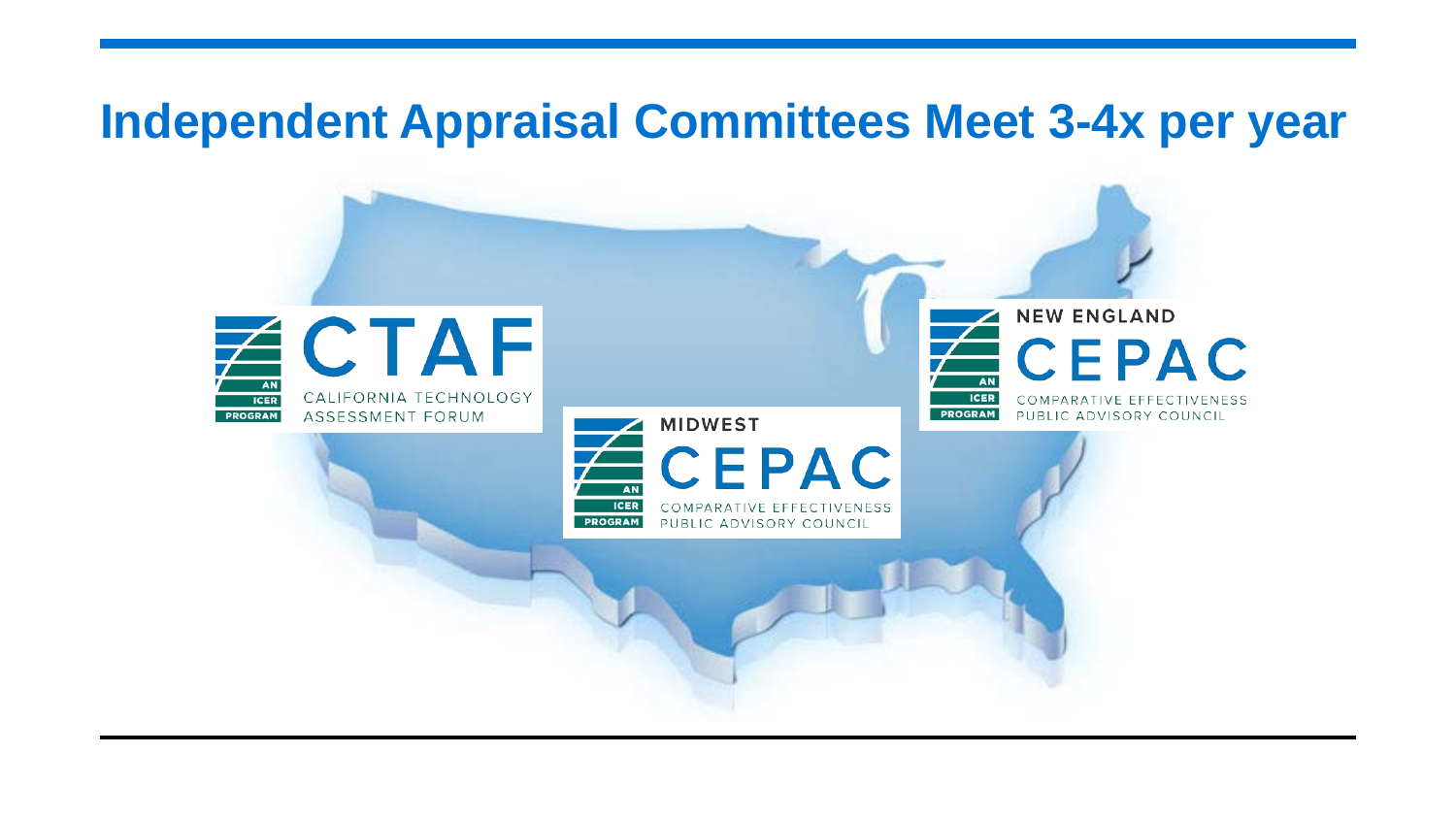# **Appraisal Committee Meeting Process**

- CEPAC receives Evidence Report following public comment period on Draft Evidence Report
- Call with clinical experts one week before meeting
- Public meeting
	- Evidence synopsis on effectiveness and cost- effectiveness presented by lead reviewer
	- Patient representatives and clinical experts available to comment/respond to questions
	- Manufacturer comment
	- Patient and public comment
	- Discussion and voting on comparative clinical effectiveness, "other benefits and contextual considerations", and long-term value for money at current prices.
	- Policy Roundtable discussion among key stakeholders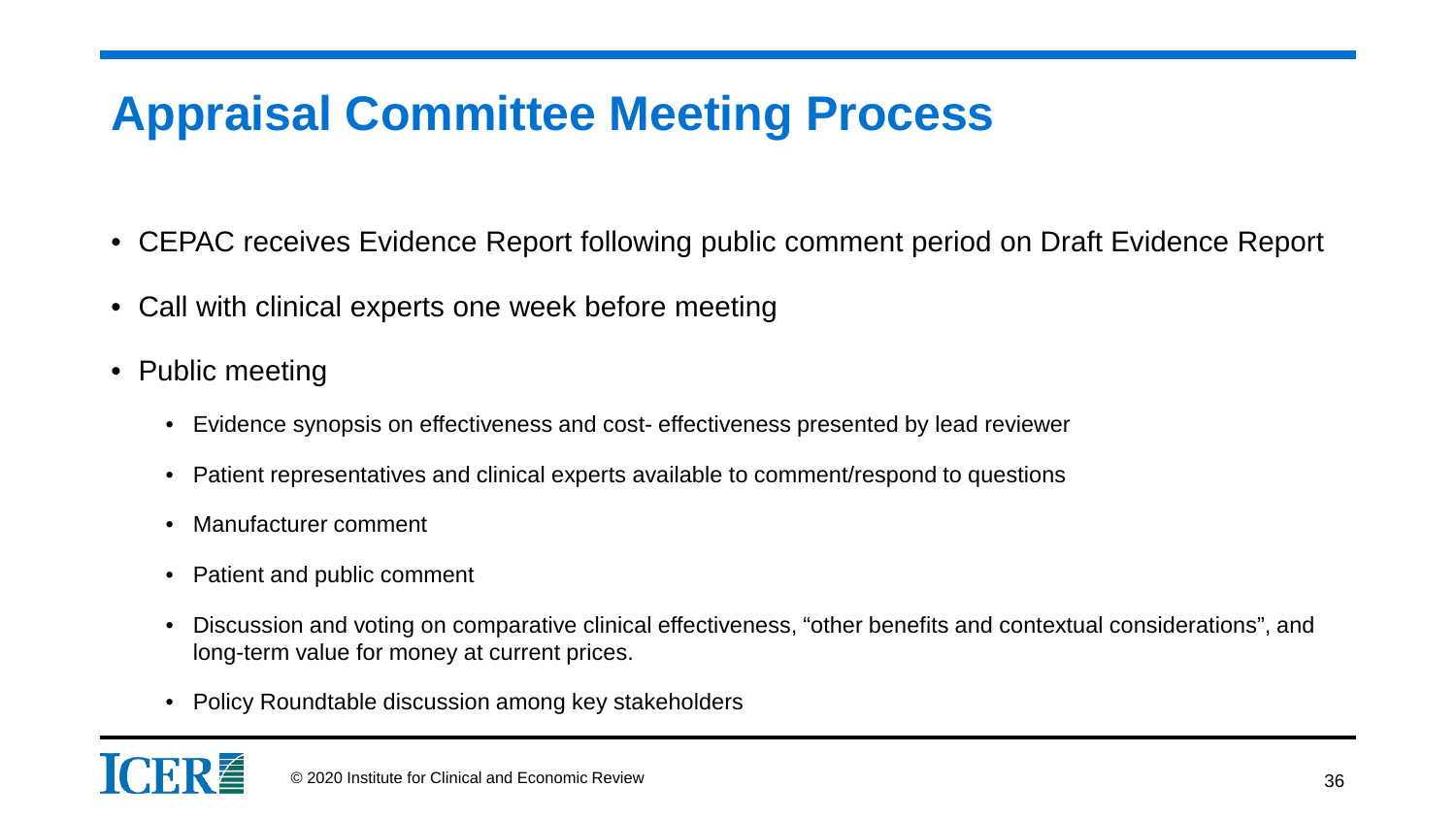# **ICER Final Report**

- Final report and associated summaries include
	- Results of appraisal committee voting with commentary
	- Synopsis of key themes of policy roundtable discussion
	- Policy perspectives and recommendations related to application of evidence to clinical care, insurance coverage, pricing, and future research needs

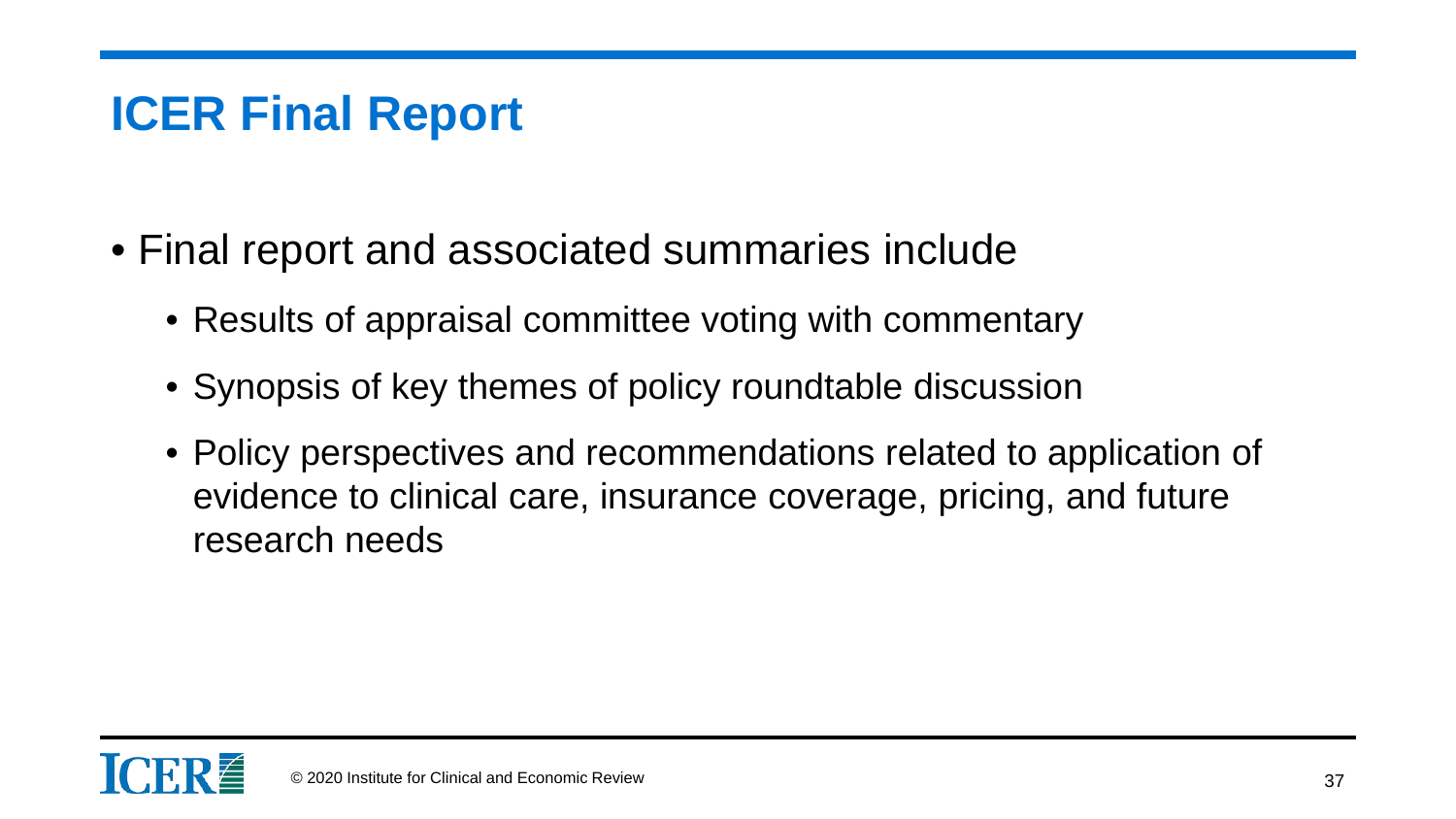# **Report Updates**

- 12-Month Report Check-Ups
	- Outreach to stakeholders at 12-month report anniversary to identify new data that may impact report conclusions, update systematic review if evidence identified
	- Mark initial review as still / no longer current
	- Review enters queue for formal update alongside other potential assessments
- 24-Month RWE Update Pilot
	- At 2-year anniversary, collaborate with external partner to analyze RWE for select drugs approved under accelerated pathways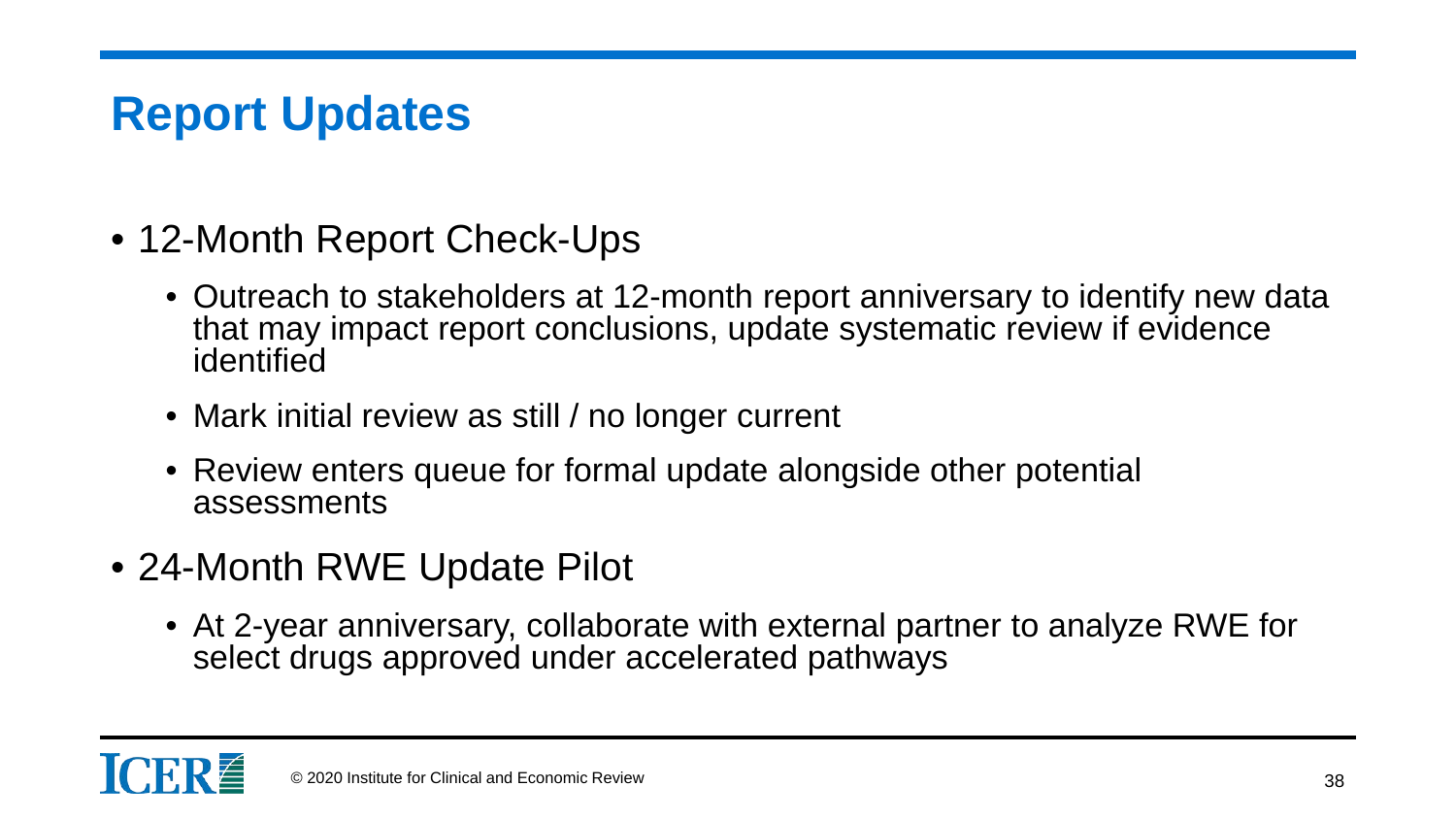